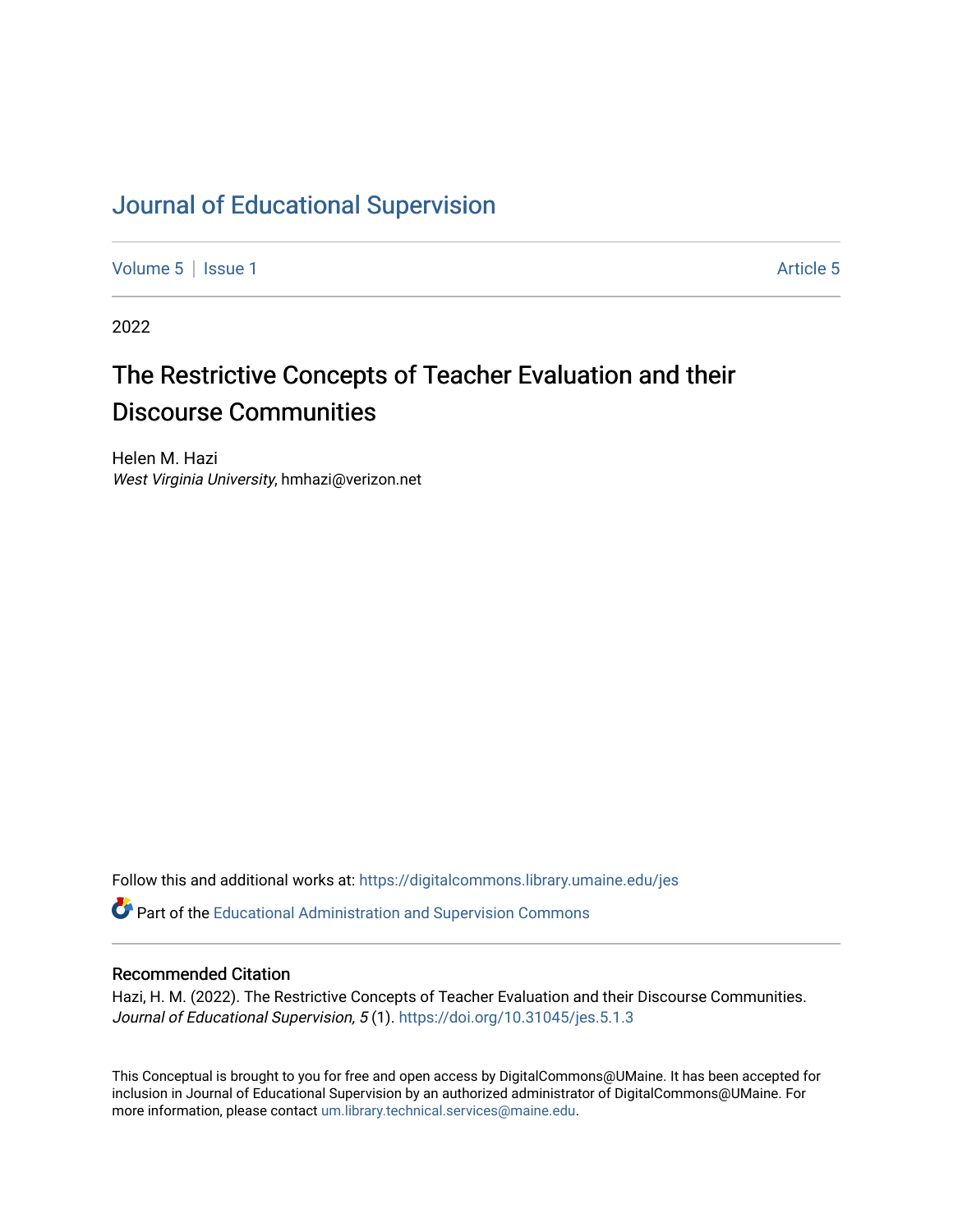# **The Restrictive Concepts of Teacher Evaluation and their Discourse Communities**

Journal of Educational Supervision  $44 - 67$ Volume 5, Issue 1, 2022 DOI:<https://doi.org/10.31045/jes.5.1.3> <https://digitalcommons.library.umaine.edu/jes/>

# **Helen M. Hazi<sup>1</sup>**

#### **Abstract**

Teacher evaluation is a personnel practice in education and a field of study with multiple discourse communities, including a community in supervision. Many concepts from these discourse communities have influenced practice over time. In this article, I place teacher evaluation as a practice originating in the intersection of supervision and administration, describe its tumultuous relationship with supervision, and identify the many concepts that restrict its practice with examples of scholarship. This article is important "fieldwork" that scholars must periodically conduct on their niche to better understand its audiences, scope, and influences.<sup>2</sup> Examples of fieldwork include: analyses of scholarship, collections on a theme, handbooks, histories, interviews of scholars, memoirs, and genealogies of scholars. This article is a type of analysis of scholarship for the field of teacher evaluation, as Bolin (1988), Blumberg (1990), Garman (2020), Glanz (2018), Gordon (2019), Mette (2019), and Glanz and Hazi (2019) have done for the field of supervision. I am often asked, "Is there anything left to study about teacher evaluation?" This article may help scholars broaden their thinking about the many discourses of teacher evaluation as well as their own niche. Understanding the nature of the discourses helps a scholar navigate its writings and research, situate his/her contribution, and interpret the results of emerging research.

#### **Keywords**

teacher evaluation; supervision; field of study; discourse communities; restrictive concepts

#### **Corresponding Author:**

Helen M. Hazi (Department of Curriculum & Instruction/Literacy Studies, College of Education and Human Services, West Virginia University, 608G Allen Hall, Morgantown, WV 26506, USA) email: hmhazi@verizon.net

<sup>&</sup>lt;sup>1</sup> West Virginia University

<sup>&</sup>lt;sup>2</sup> This article is based on an earlier paper (Hazi, 2012) and is dedicated to the many scholars who have broadened my thinking. While these understandings and insights about teacher evaluation are uniquely mine, they are mutable. I hope readers may find themselves and some of their thinking herein and continue to contribute to the discourses of teacher evaluation.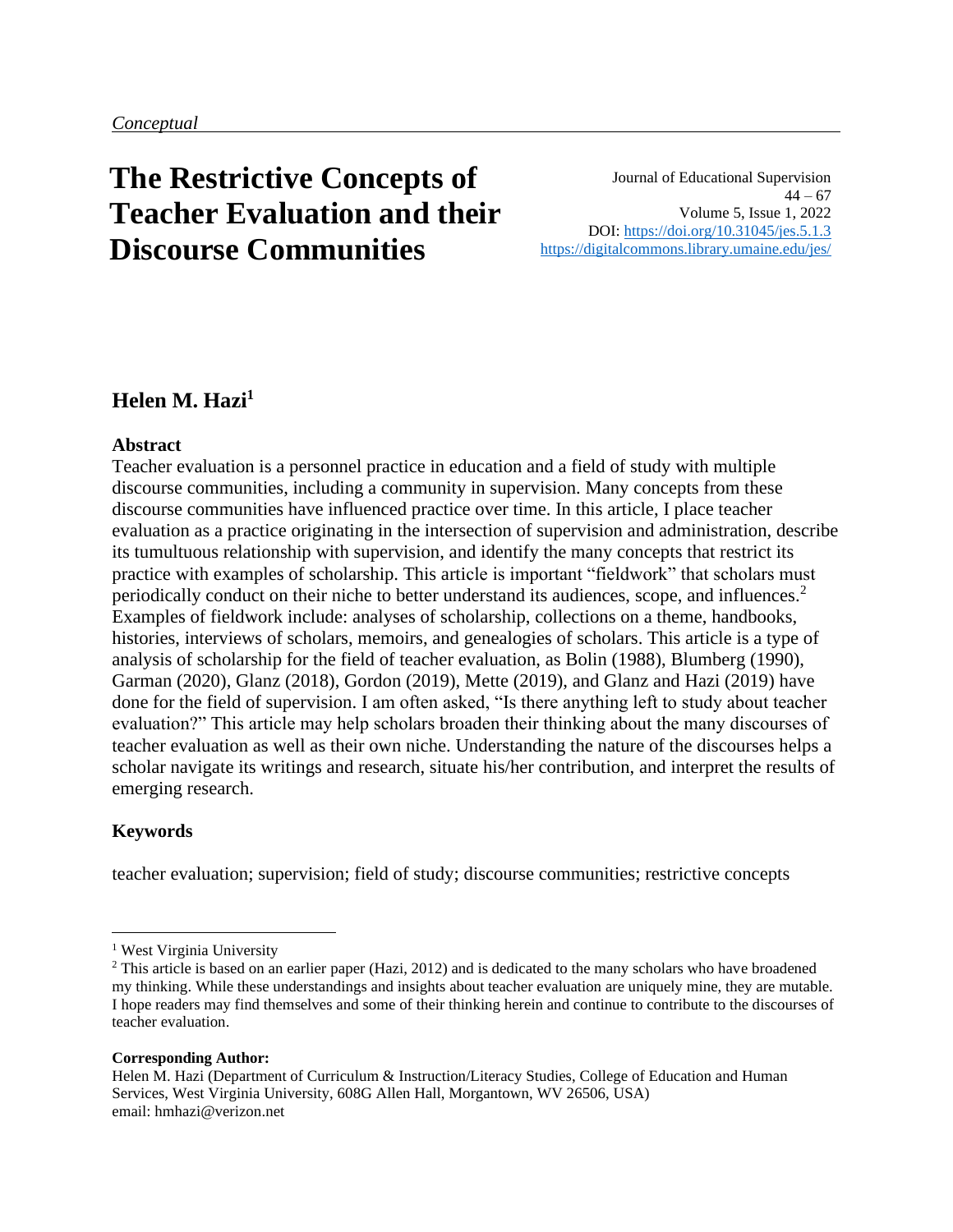#### **Introduction**

Personal history is "virtuous," according to Peshkin (1988), influencing how I define and view teacher evaluation and its relationship with other fields. It is disclosed to show how it shapes my thinking, research, and contribution. I grew up in a household with a father who believed unions fought for its workers and advised me never to cross a picket line. I was certified and hired first as a teacher and then as a school supervisor in a northeastern state that had collective bargaining. Knowing the importance of relationships with teachers and the limits of a quasi-administrator, I made my hiring as a supervisor contingent upon not being responsible for evaluation. The superintendent agreed, until, he said, a teacher was to be dismissed. Fortunately, I did not have to face that challenge. When I finished my doctorate with a dissertation about collective bargaining contracts, I took a job as a professor in Educational Administration. There I studied both teacher evaluation and supervision, recognizing their relationship. Along the way, I studied law and became an expert witness which contributed to my understanding of both the theory and practice of teacher evaluation and supervision.

Based on this history and four decades of readings, research, and experiences with teachers, I started a list of teacher evaluation concepts that were likely to be familiar to school practitioners. A concept was included if it was used in the development, delivery, or use of instruments to evaluate teachers, and if it appeared in litigation, collective bargaining contracts, training, or local policy. While the reader may view these concepts as jargon "beyond the reach of an uninitiated audience" (Becher & Trowler, 2001, p. 46), they are most likely to be common to practitioners. For example, the term "goal setting," used in the post-conference, was included, but "fidelity of implementation" was omitted because it is not used in practice or school policy. Another example is "script taping," a form of notetaking as an alternative to video or audiotaping, that was once characterized as an essential supervisory tool (Hunter, 1983). However, it was short-lived in practice, did not appear in law or policy, and thus, was omitted.

Concepts were then grouped by sub-discipline of origin, defined, and situated by their use in evaluation, i.e., purpose, instrument, evaluator, or procedure. While a concept like "feedback" can belong to multiple disciplines, the most relevant was selected for its disciplinary origin and defined in plain language using sources such as *The Oxford English Dictionary, Wikipedia, Oxford Scholarship Online, Oxford Research Encyclopedias*, or *Online Etymology Dictionary*  The sub-disciplines within education were identified and defined by drawing upon sources such as Furlong and Lawn's (2011) *Disciplines of Education*, Furlong's (2013) *Education---An Anatomy of the Discipline,* and Donaldson's (2021) *Multidisciplinary Perspective on Teacher Evaluation*.

This is a reflective essay from a scholar who has spent a career pondering teacher evaluation, supervision, and their relationship. In this essay, I argue that many concepts restrict the practice of teacher evaluation. Its concepts represent a "bedrock," making it impervious to change, and helping to explain how its summative purpose overshadows its formative. I hope to help scholars navigate the underpinnings of its practice and situate his/her contribution in the discourses. In this article, I situate its origins at the intersection of supervision and administration, explicate the many discourses of this field of study, illustrate these discourses with examples from in and outside of supervision, and conclude with insights.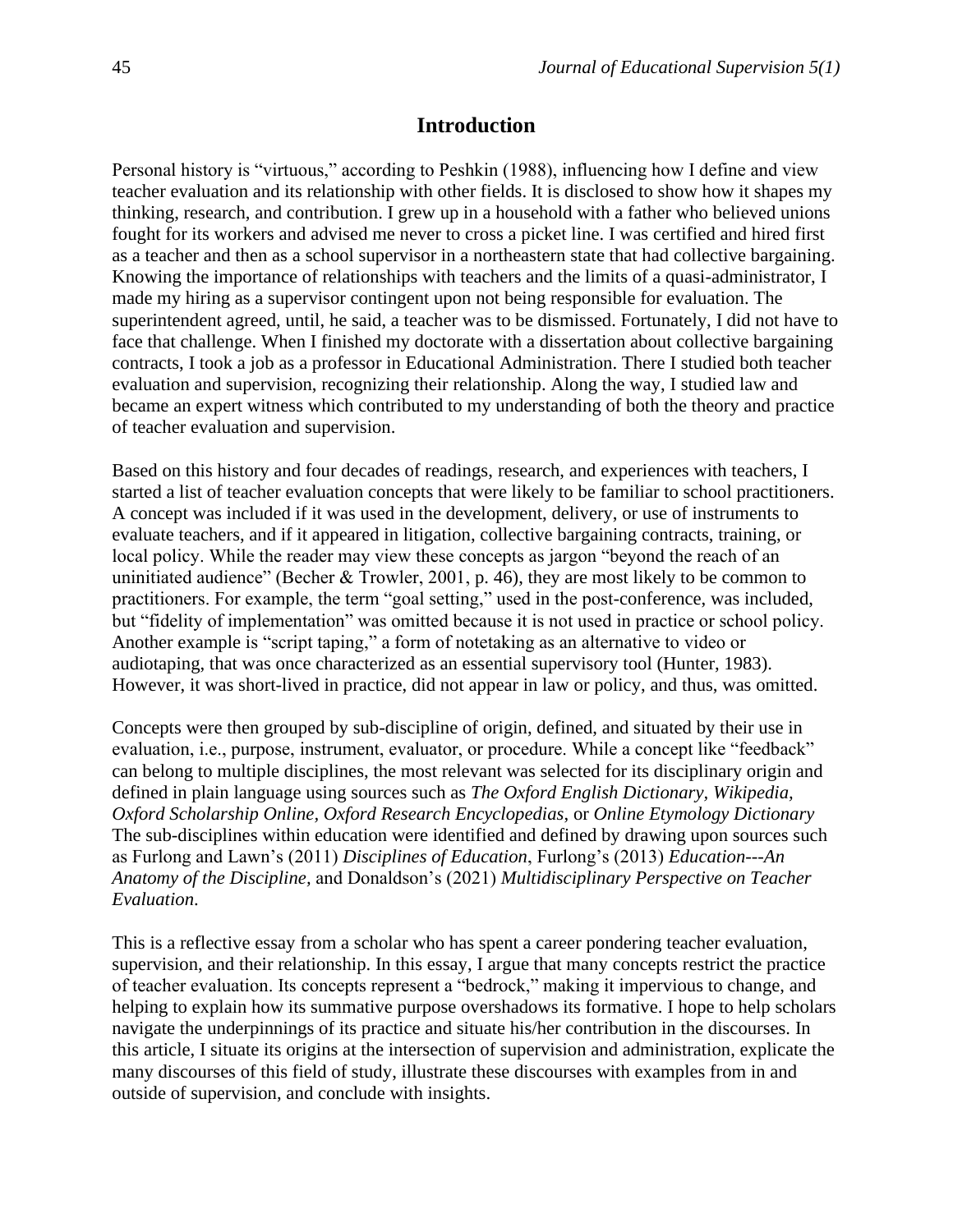## **Teacher Evaluation at the Intersection of Supervision and Administration**

Teacher evaluation is the annual rating of teachers to determine personnel decisions. Supervision scholars today tend to see supervision as the helping (formative) function and evaluation as the annual rating (summative), where one overshadows the other (McGhee, 2020; Mette et al., 2020). I tend to see the two as fraternal twins – similar, yet not identical – both with the purpose of improving instruction, requiring evidence from the classroom, and involving judgment; yet different in their practice, dilemmas, and scholarship.

In the early history of supervision, these two functions were vested in different people. Male principals, who were generalists, conducted personnel evaluations, while female supervisors, who were content specialists, helped teachers through lesson planning and demonstrations in classrooms. In the 1930s as schools expanded and the depression affected the funding of schools, female supervisors were let go and the rating and helping functions were combined into the role of principal (Glanz & Hazi, 2019).

As principals took over both functions, and its scholarship evolved, teacher evaluation became a personnel practice in educational administration. As the role of supervisor continued in some larger school systems, teacher evaluation as improvement of instruction was a studied practice of supervision in the early days of the Council of Professors of Instructional Supervision (COPIS) where educational administration scholars dominated. Scholars such as Harris (1978), McQuarrie and Wood (1991), and McGreal (1983) wrote about teacher evaluation. However, important events occurred in the 1990s that chronicle its tumultuous relationship with supervision.

Those in COPIS argued that the field should abolish supervision (Gordon, 1992; Sergiovanni, 1992; Starratt, 1992) as it became a vehicle of accountability (Garman, 2020). Many scholars in supervision shunned teacher evaluation viewing it as a "contaminant" of the field (Garman, 2010). Some called to abolish supervision because it was tainted by the practice of evaluation (Starratt, 1997) and moved on to more "palatable" topics such as staff development, mentoring, teacher leadership and collaborative teaming (Holland & Garman, 2001).

Debates among scholars were also reflected in practice. My case study of grievances filed against a school supervisor best illustrates the dilemma. This supervisor was responsible for both evaluating and helping teachers to improve. In her mind and practice, the supervisor knew when she did each, and tried to explain their differences in orientation meetings and classroom visits. Instead, the teachers' association saw her actions as harassment and intimidation, claiming "that any time a supervisor is in the classroom it is an evaluation" (Hazi, 1994, p. 208) because evaluation and supervision were (and still are) entangled in law and practice (Ponticell & Zepeda, 2004). This sentiment was echoed in actions by the leadership of Association for Supervision and Curriculum Development (ASCD) who wanted to better attract teachers as members and to eliminate the term supervision which had become toxic to practitioners (Glanz & Hazi, 2019).

Also, around this time, Ron Brandt, then editor of *Educational Leadership,* with Charlotte Danielson approached COPIS to endorse her Framework for Teaching. The Framework was "not well received" and COPIS "urge[d] ASCD to distance itself from any association with this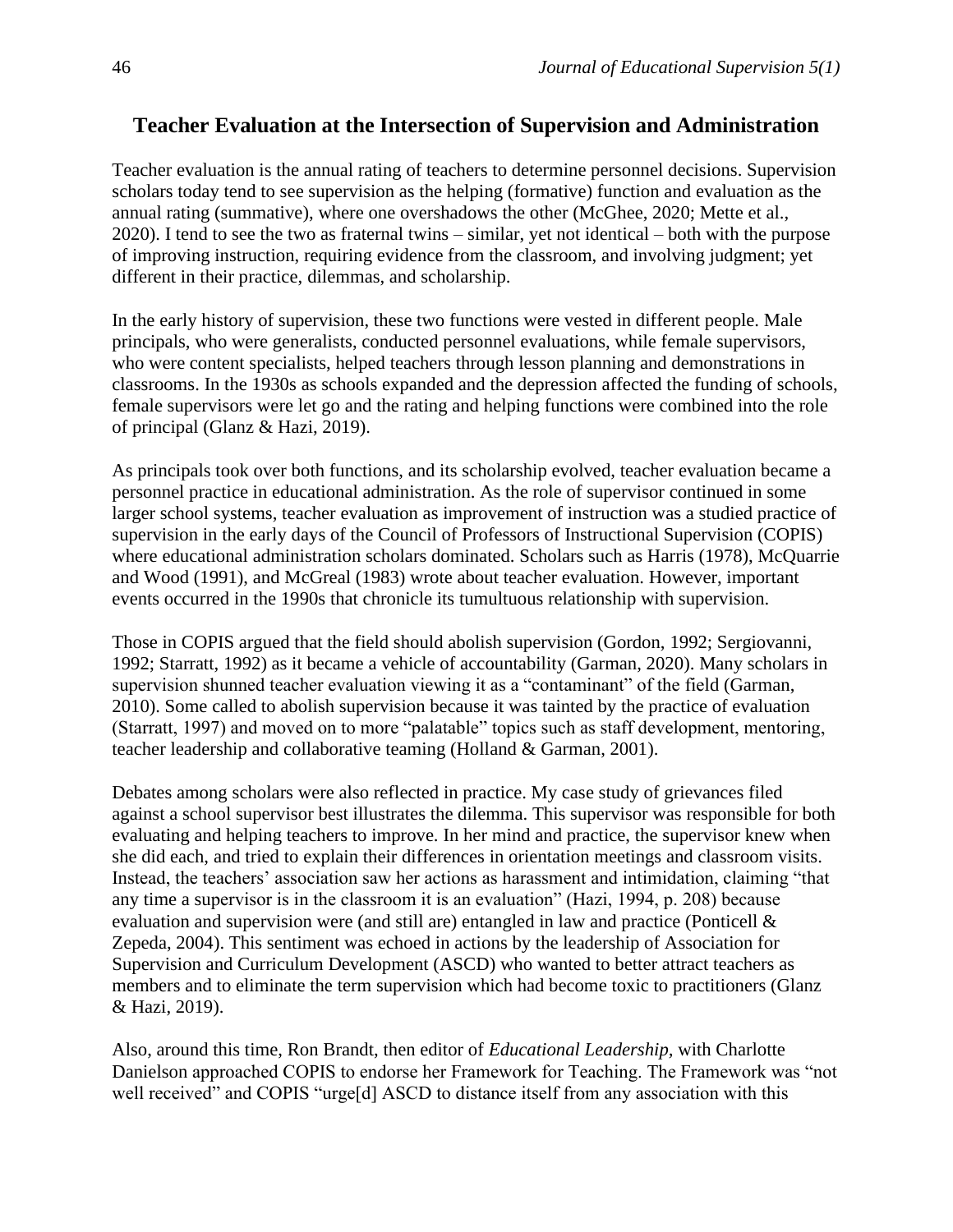specific teacher assessment framework" because it was "dated and behind in current research," that "its research base was not evident," that it "show[ed] little promise in guiding teacher improvement," and that it focused on "individual teacher accountability at a time [of] ... [teacher] empowerment" (Hazi, 2016; Killian, 1994, p.1). After a decade of debate, ASCD ironically eliminated supervision from its title and mission (Glanz & Hazi, 2019), yet promoted Charlotte Danielson's teacher evaluation framework in publications and workshops.

#### **The Many Discourse Communities of Teacher Evaluation**

Teacher evaluation is a field of study within the discipline of education. <sup>3</sup> A *field of study*, according to Pinar et al. (1995) is "a tradition of language or discourse" (p. 7) that develops over time. Fields of study are not fixed edifices, but fluid systems that are informed by theories from many disciplines (Lawn & Furlong, 2011). Boundaries are crossed and knowledge is poached, especially where problems are considered complex and difficult to solve (Becher & Trowler, 2001). Scholars cross borders for concepts and language to study, understand, and explain beyond the superficial.

A field of study may have one or more discourse communities. A *discourse community* is a "grouping of people who share common language, norms, characteristics, patterns, or practices as a consequence of their ongoing communications and identification with each other" (Bazerman, 2009, para 1). Borg (2003) explains that in a discourse community scholars use fora (conferences, newsletters, articles, emails) to pursue their common goals. Scholars may participate within or across discourses. While size is less important, stability is "with experts who perform gate keeping roles" and novices enter to renew the community over time (Borg, 2003, p. 3).

Teacher evaluation has many discourse communities in education. <sup>4</sup> The discourse communities have contributed concepts that influence its practice and make it difficult to change.<sup>5</sup> Table 1 presents the many concepts, defined, and their use in evaluation, organized by discourse. This is one way I see them and think about their influence on practice.

<sup>&</sup>lt;sup>3</sup> A *discipline* is "a branch of learning or knowledge; a field of study or expertise; a subject" (Discipline, 2021). Education has been called a branch of social science, a discipline, and a university-based field of study. Some say education is the second largest discipline (Furlong, 2013). There are no formal criteria for defining a discipline nor how one should be classified (e.g., whether psychology is a subfield of education or whether education is a sub-field of psychology ("Outline of academic disciplines," 2021).

 $4$  The discourse communities are limited to education, and do not include those such as  $360^{\circ}$  Feedback (Church et al., 2019) that addresses performance assessment in other organizational settings, situated in Industrial-

Organizational Psychology. Ironically, there has been debate about whether 360<sup>0</sup> feedback should be developmental only (formative) or used for organizational decision making (summative) (Bracken et al, 2016).

<sup>&</sup>lt;sup>5</sup> While this article draws from scholarship, it does not synthesize it or research. For these, readers are directed to seminal works such as Darling-Hammond et al. (1983), Wise et al. (1984), Millman & Darling-Hammond (1990), Kennedy (2010), Murphy et al. (2013), and most recently Donaldson (2021).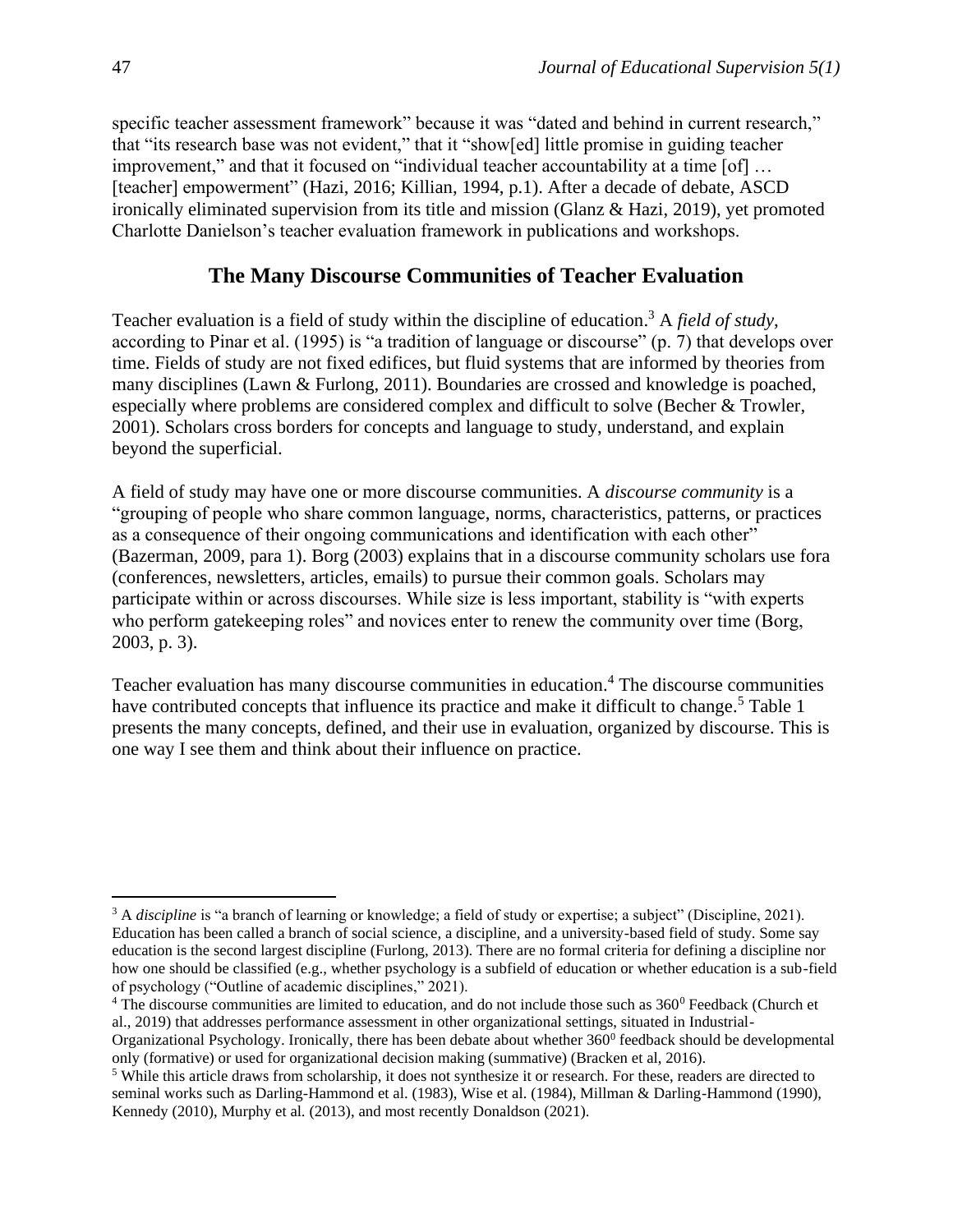| Concept                   | <b>Definition</b>                     | <b>Use in Evaluation</b>  | <b>Discourse of Origin</b> |
|---------------------------|---------------------------------------|---------------------------|----------------------------|
| Formative & summative     | Purposes of evaluation                | Purposes                  | Psych: Evaluation          |
| Generic & particular      | Common & unique teacher duties        | Instrument (items)        | Psych: Evaluation          |
| Multiple methods &        | More methods to increase data &       | Procedure                 | Psych: Evaluation          |
| sources of data           | improve judgment                      |                           |                            |
| Accuracy vs. utility      | Evaluate should be useful to teachers | Purposes                  | Psych: Evaluation          |
| Valid                     | Content of instrument                 | Instrument                | Psychometrics              |
| Reliable                  | Principal accuracy                    | Evaluator                 | Psychometrics              |
| Research-based            | One basis of instrument items         | Instrument (items)        | Psychometrics              |
| Rubric                    | Detailed guide for scoring            | Instrument (scoring)      | Psychometrics              |
| Inter-rater reliability   | Training to improve observer accuracy | Training                  | Psychometrics              |
| <b>Bias</b>               | Prejudice to be avoided               | Evaluator                 | Psychometrics              |
| Inflated rating           | Too high rating by principal          | Instrument scoring        | Psychometrics              |
| Observer drift            | Moving away from coding accuracy      | Evaluator                 | Psychometrics              |
| (Re)calibration           | (Re)training in the instrument to     | (Re)training              | Psychometrics              |
|                           | increase accuracy and avoid drift     |                           |                            |
| Walkthrough               | Time saver for observation            | Procedure                 | Psych: Organizational      |
| Goal-setting              | Conference goal for teacher change    | Procedure                 | Psych: Organizational      |
| Feedback                  | Principal delivers to change teacher  | <b>Evaluator delivers</b> | Psych: Developmental       |
| Reflection                | Conference goal for teacher change    | Procedure                 | Psych: Developmental       |
| Arbitrary & capricious    | Label for not following procedure     | Procedure                 | Labor Law                  |
| Due process               | Notice & hearing before dismissal     | Procedure                 | Labor Law                  |
| Evidence                  | Documentation                         | Procedure                 | Labor law                  |
| Remediation               | Opportunity for improvement           | Procedure                 | Labor Law                  |
| <b>Uniform Procedures</b> | Procedure to avoid discrimination     | Procedure                 | Labor Law                  |
| Value-added               | Student gains/loss in testing         | Procedure (scoring)       | Econometrics               |
| Preconference             | Meeting before observation            | Procedure                 | Supervision                |
| Portfolio                 | A file or folder of work              | Procedure                 | <b>Teacher Education</b>   |

Table 1: Teacher Evaluation Concepts with Definition, Use, and Discourse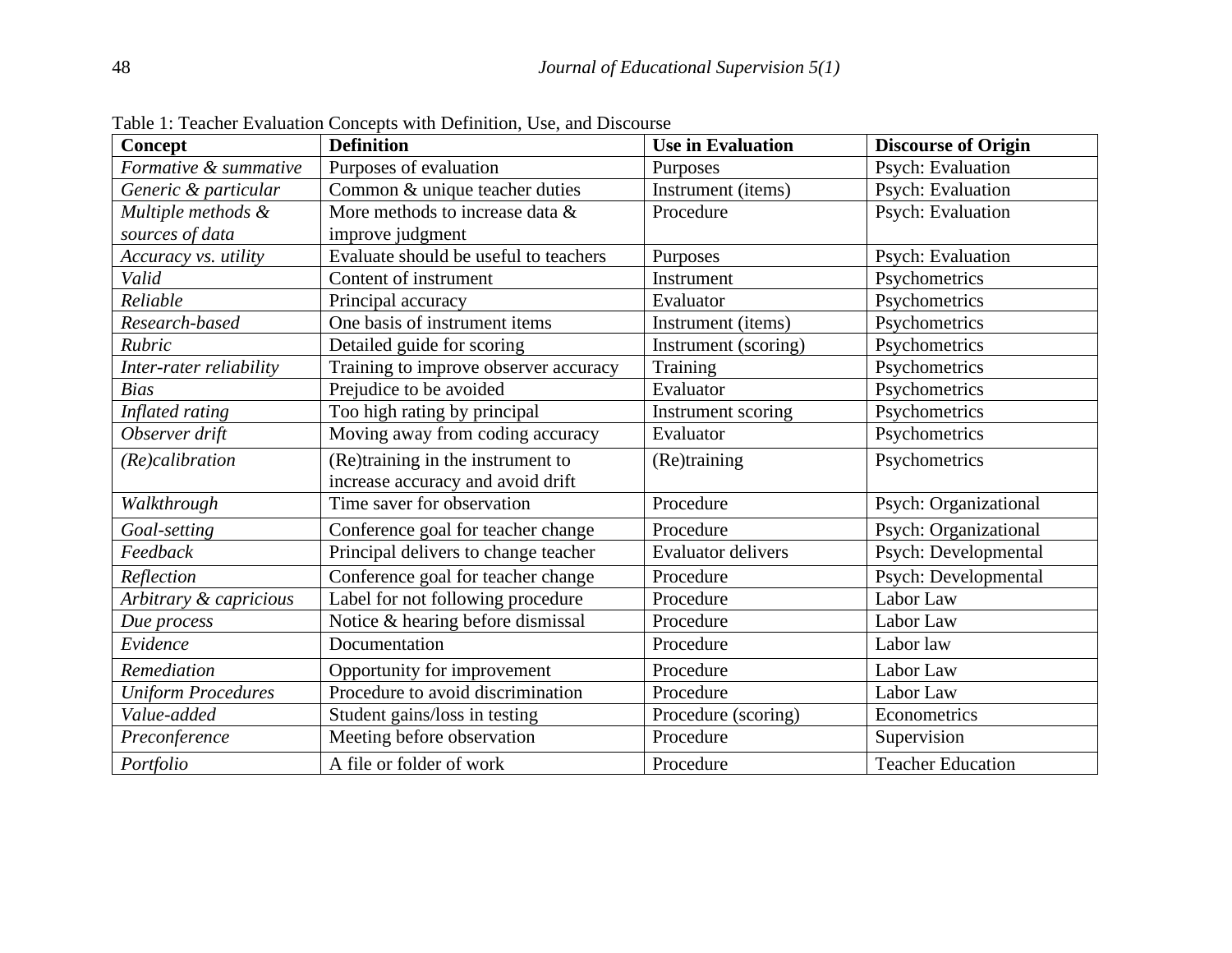The recent decade's emphasis on teacher quality in the U.S. has only strengthened their hold on practice.<sup>6</sup> These concepts, from eight identifiable discourses, make it difficult to change its practice since many appear in federal and state law, negotiated in collective bargaining agreements, or established in local policy through the vote of elected officials. They appear in italics in the text that follows, are defined in simple terms, and organized by discourse starting with the one with the most number of concepts.

#### **Educational Psychology**

Psychology contributes the most number of concepts influencing teacher evaluation and dominates its practice. Within psychology are the discourses of evaluation, psychometrics, organizational psychology, and developmental psychology. The discourse of evaluation provides the overarching principles of practice; psychometrics guide instrument design, measurement, and training; organizational psychology situates evaluation in its context; and developmental psychology focuses on behavior change.

#### *Evaluation*

This discourse provides foundational principles of evaluation with scholars such as Scriven, Stake and Stufflebeam with Scriven being the most influential to personnel evaluation. The *formative* purpose of teacher evaluation is usually associated with helping and improving teachers, while the *summative* is the end of year rating for personnel decisions (Scriven, 1967). Many believe that principals can both help and evaluate teachers (e.g. McGhee, 2020). However, Scriven, who introduced the terms, never meant for the two to be done by the same individual. In fact, Scriven (1996) believed that the evaluator should have distance from the teacher to maintain objectivity.

Scriven believed that teachers had duties in common, but also had specific duties due to their subject, grade, or specialty. Therefore, Scriven recommended that both *generic and particularized duties* be evaluated (Stufflebeam, 2013). These duties should be evaluated with *multiple methods and sources of data*, rather than one method, so that data provide a more comprehensive and rigorous view of the teacher (Scriven, 1994).

*Utility* is the final evaluation principle and is important to understanding one of its failures. Scriven observed that accuracy of personnel rating is emphasized in instrument use at the expense of usefulness. Most teachers do not find feedback useful (e.g., Lochmiller, 2019). If the evaluation has no use to the recipient, then an organization is producing information, and not

<sup>&</sup>lt;sup>6</sup> I believe that teacher evaluation remains seriously flawed and dysfunctional for many reasons: it is not reliable or valid, or cost-effective to make them so (Berliner, 2018). Before the national focus on teacher evaluation as a vehicle to improve teacher quality, there was limited evidence that it led to instructional improvement (Donaldson, 2009) or improve employee performance or company effectiveness (Mueller-Hanson, 2021). This has not changed (Donaldson, 2021). Second, many of our teachers have experienced teaching in an accountability climate of standards, incentives, and sanctions, first as public school students themselves, then teacher education students, and now teacher employees. Thus, teachers have become normalized to accountability and many of its high-stakes consequences (Holloway & Brass, 2018). This may explain why "today's teachers may view teacher evaluation more favorably than their counterparts in prior decades" (Donaldson, 2021, p. 160).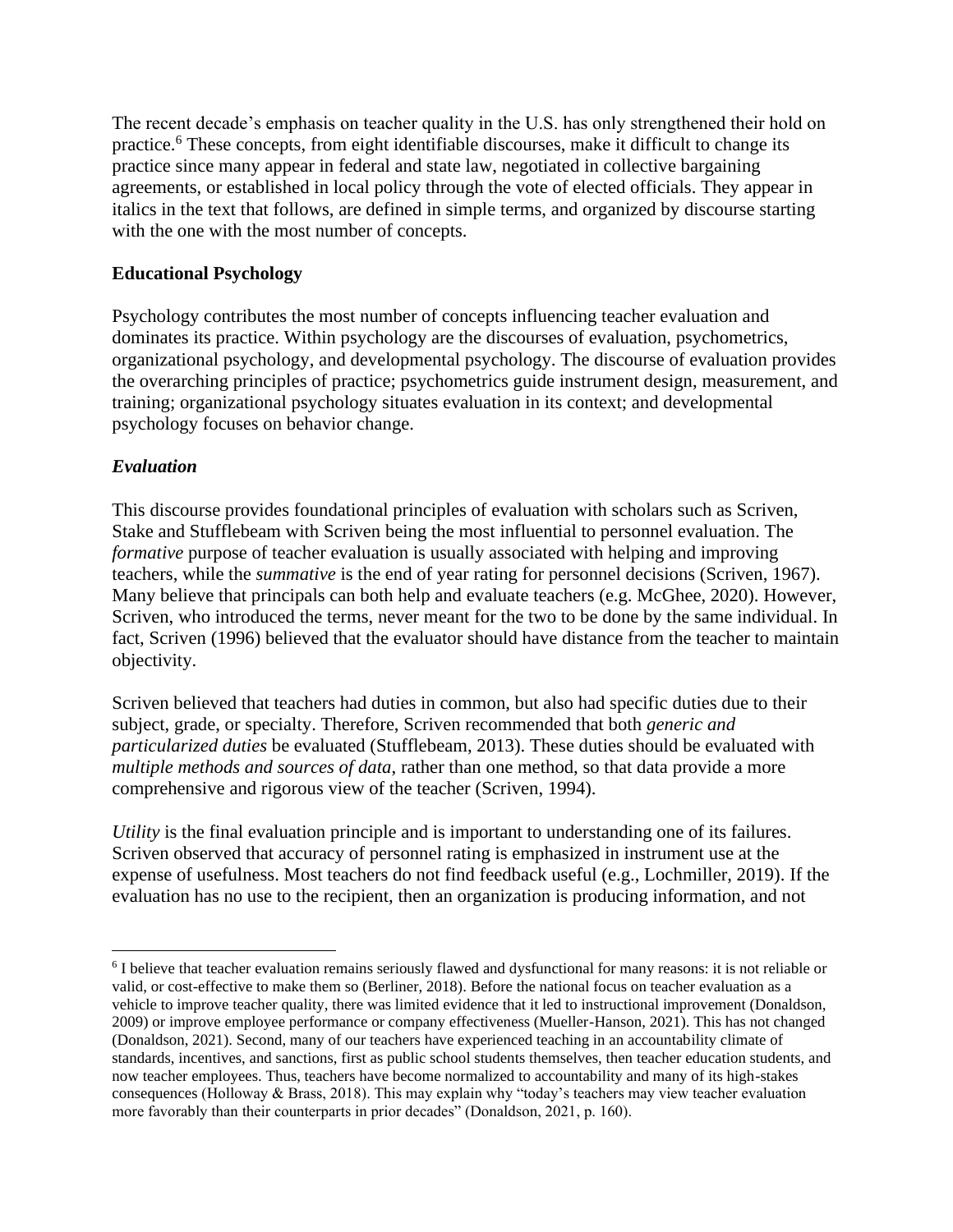feedback (Bracken, et al., 2016). While evaluation delivers to some degree on its summative purpose, it rarely succeeds on its formative. 7

#### *Psychometrics*

Psychometrics is theory and techniques of measurement. While instruments are the most visible influence on practice, they come and go, reflecting what is most valued about teaching at the time (Kennedy, 2010). However, the psychometric concepts about instrument design, measurement, and training endure to influence principal practice and training. Concepts for instrument design include: valid, reliable, research-based and rubric. Concepts for principal training include: bias, observer drift, inflated rating, inter-rater reliability, and recalibration.

When an instrument's content reflects what teachers do, it is said to be *valid.* When an instrument's content comes from research, it is called *research-based*. A *rubric* is a guide for scoring or grading and was most used in the field of evaluation to grade student compositions (Scriven, 1991b). Because of its details and levels, some believe that rubrics help clarify expected performance (Brookhart, 2013). When the principal accurately and consistently uses the instrument to evaluate teaching, it is considered *reliabl*e.

Principals can be *biased* or have prejudice, resulting in errors that can adversely affect teachers (Scriven, 1991b). Thus, principals are trained and re-trained so they do not *drift* away from the meaning of instrument items or *inflate their ratings* by being too generous or lenient. Retraining principals on the instrument is *recalibration* so that they score according to the standard established (Scriven, 1991b).

#### *Organizational Psychology*

Organizational psychology is concerned with workplace performance and attitudes such as motivation and job satisfaction. The walkthrough and goal setting are two of its concepts. The classroom *walkthrough* was used to encourage principals to get into classrooms briefly and often. It originated with Sam Walton of Walmart fame and made popular in education by Downey et al. (2004). This was how principals were to emphasize classroom teaching and devote more time with teachers on curriculum and instructional problems (Frase et al., 1999).

*Goal setting* is considered a practice for teacher improvement and recommended as a culminating activity of the post-observation conference (McGreal, 1983). It is based on the assumptions that the teacher would find principal feedback useful, agree to the prescriptions to fix practice, and change their behavior by the next observation (Hazi, 2019a).

<sup>7</sup> School practitioners have followed some of Scriven's principles more than others. For example, while Scriven recommended the formative be separated from the summative purposes, they are usually combined in the principal. Teachers have been evaluated generically, based on what they have in common, not the particularized, because it benefits the credibility of the principal who lacks content knowledge. Observation by the principal has dominated, until the principle of multiple methods was rediscovered and used in the Gates' Measures of Effective Teaching project, and then established in many state statutes and regulations due to Race to the Top (Hazi, 2019a).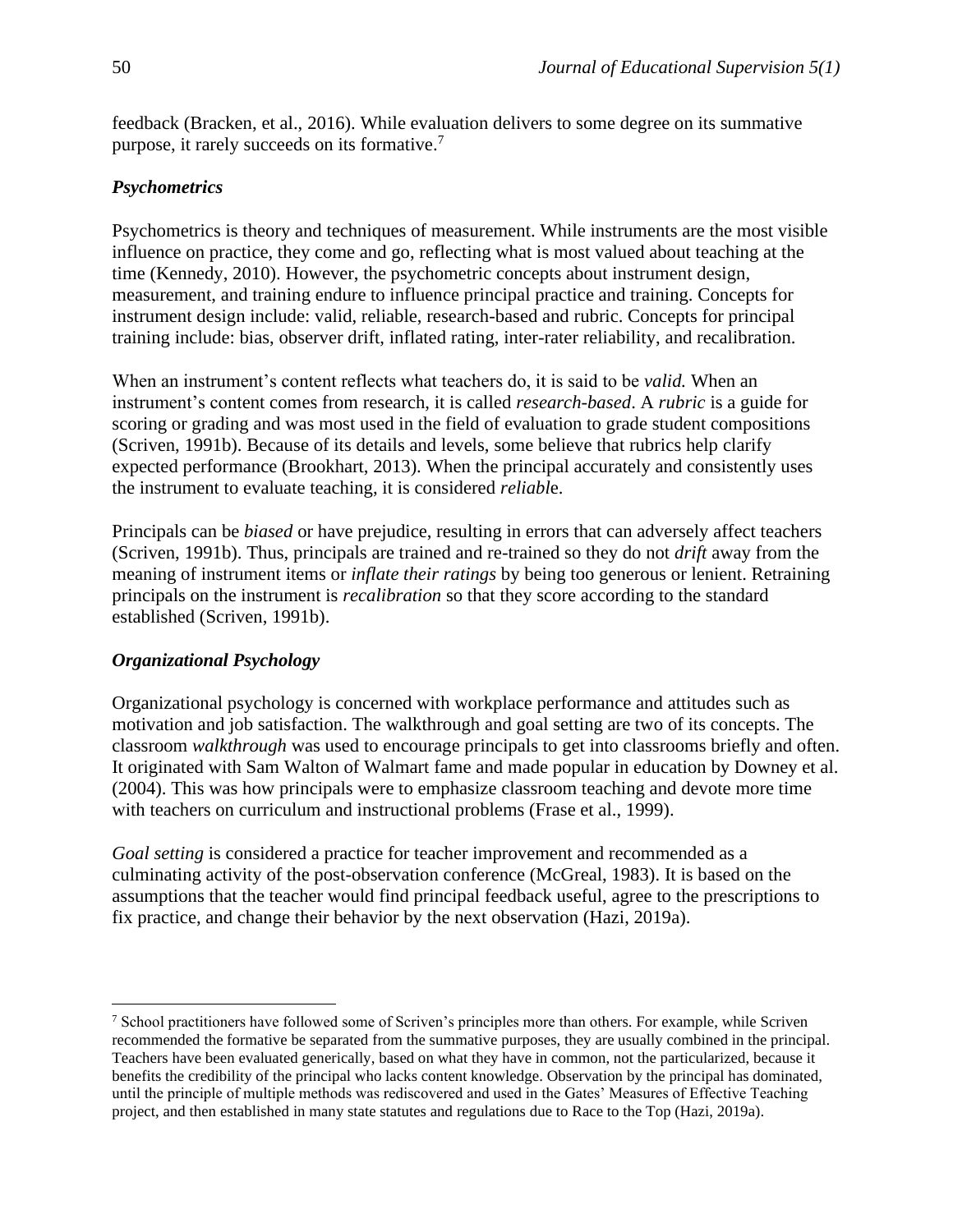#### *Developmental Psychology*

Developmental psychology is concerned with learning and behavior change. Feedback is a term originating in the  $20<sup>th</sup>$  century to describe the output signal of a circuit ("Feedback," 2021). *Feedback,* about those items on the evaluation form, is believed to drive improvement in teacher evaluation. Feedback, according to advice, should be frequent, timely, specific, and private to be effective. However, our knowledge about giving feedback to teachers is based on research about giving feedback to students. Also, more has been written on how to deliver feedback than how its recipients process, use or reject feedback (Hazi, 2019b).

*Reflection* is "a way of learning from what we do, experience, and understand about any knowledge or teaching method we are using. It is a way of rigorously examining our actions and decisions and improving the overall quality of our work" (Arredondo Rucinski, 2005, p. 79). Reflective thinking, according to Dewey (1933), is a large part of learning. Schon (1983) helped reintroduce reflection into thinking about teaching practice at the height of the influence of process-product research on teacher evaluation. Some look to the post-conference to provide opportunities for teacher reflection (Ponticell et al., 2019).

#### **Labor Law**

Laws are "the minimum forms of protection for persons, property and promises" (Hart, 1961, p. 195). Starting in the 1960s, when teachers were wrongfully dismissed and aggressively fought in courts to be re-instated, concepts from law began to influence teacher evaluation. Teachers and their unions helped to establish employee rights first in case law, then in collective bargaining contracts and eventually in federal and state statutes. Concepts from labor law focus on transparency and fairness for the benefit of teachers and include: arbitrary and capricious, due process, evidence, remediation, and uniform procedures.

*Arbitrary and capricious* is used to characterize administrators who fail to follow procedures for evaluation and teacher dismissal. *Due process* is the safeguards of notice, hearing, and opportunity to improve prior to dismissal so that teachers' 14th Amendment rights have not been violated. Administrators must show *substantial evidence* (usually observation over time with documentation) that tenured teachers should be dismissed on statutory grounds. Administrators are asked whether a teacher's behavior is *remediable*, and thus, given an opportunity to improve before dismissal in most cases.

#### **Econometrics**

Economics is concerned with "how best to allocate scarce resources" (Furlong & Lawn, 2011, p. 85). Econometrics addresses the measurement of quality, cost efficiency, effectiveness, incentives, and sanctions; and the relationship between education and pupil outcomes such as achievement, earnings, job quality, and crime rates. Economists looked at inputs such as teacher characteristics (i.e., graduate point average, certification, graduate course work, and exam scores) as indicators of teacher quality but found little relationship between them and student achievement. During the last two decades, economists looked at the relationship between student achievement and *value-added measurers* (VAMs) of teachers. VAMs were first used by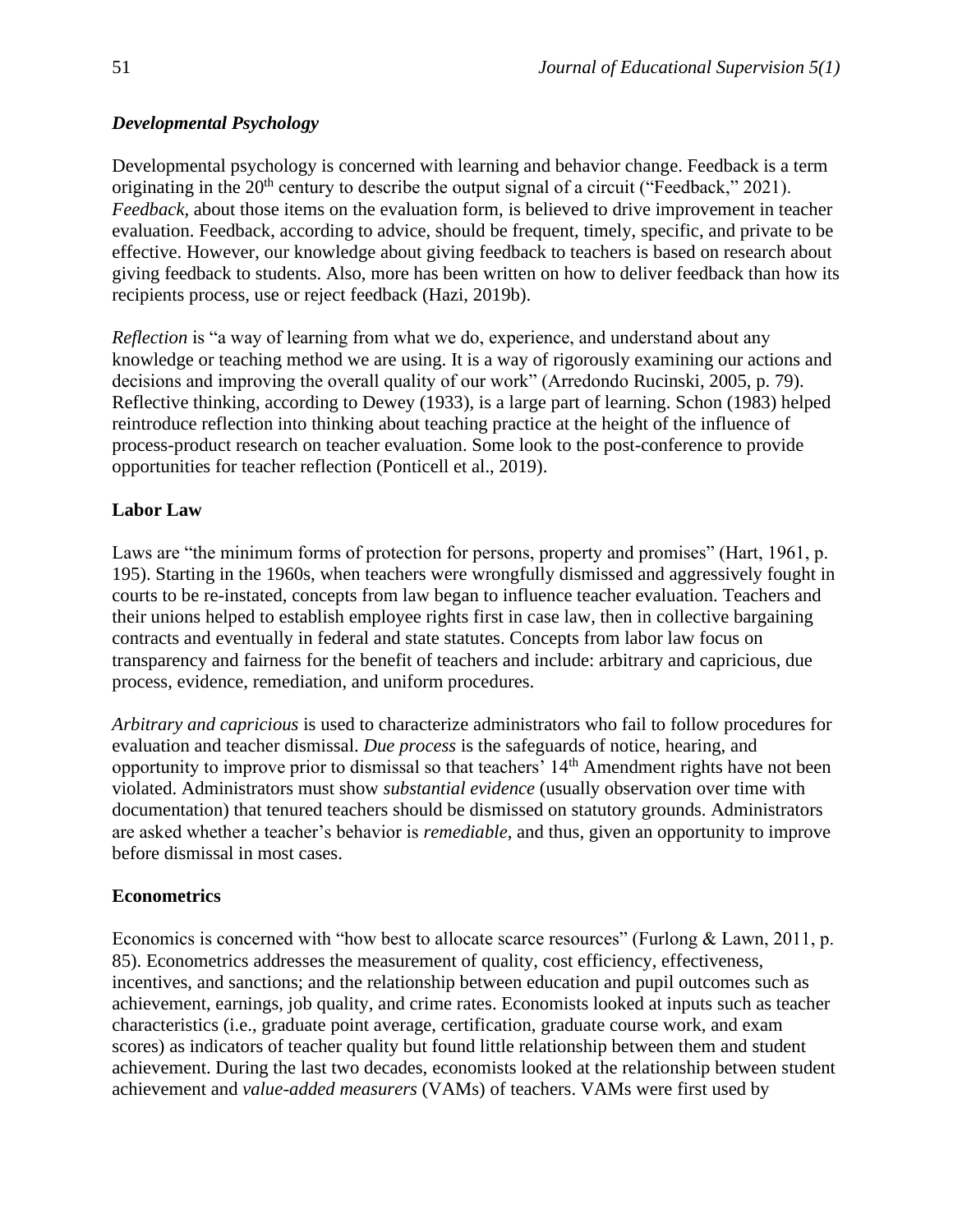Williams Sanders in the field of agricultural for genetic and reproductive trends in livestock (Amrein-Beardsley, 2014). In education, a VAM is a statistical tool used to measure the relationship between a teacher and student growth or loss on standardized achievement tests, which some argue is flawed despite its appearance of objectivity (Paige & Amrein-Beardsley, 2020).

#### **Supervision**

Supervision is concerned with the learning and improvement of preservice and teachers in service. Some take a big-tent view where practice includes curriculum work, professional development, and classroom visitation. Some take a narrow view where supervision is synonymous with teacher evaluation. Supervisory concepts do have a place, albeit small, in teacher evaluation. The preconference was made popular in the 1980s through Morris Cogan's (1973) clinical supervision. *Preconference*, a meeting between the supervisor and teacher to plan observation, helped teachers to protect themselves from the principal's unannounced visits. The preconference found its way into collective bargaining agreements as well as state statutes (Hazi, 1998).

#### **Teacher Education**

Teacher education is concerned with the preparation and learning of teachers. More common in teacher education, the portfolio is another method of evaluation "rediscovered" in the recent national focus on teacher quality in teacher evaluation (Lavigne & Good, 2014). Originating in 18th century Italy, a *portfolio* is a movable case for carrying loose papers ("Portfolio," 2021). It is a term, like feedback, that has been used and defined in multiple occupations and fields to include art, architecture, finance, law, and writing. "The contents of these containers tend to be the work's end product, direct evidence of its quality" (Bird, 1990, p. 242). The process for compiling the portfolio can be an exercise in amassing paper, or an opportunity for authentic assessment, professional development, and reflection on practice (Zepeda, 2002).

Thus, in Table 1 there are many concepts that influence teacher evaluation. Many have found their way into local policy, collective bargaining contracts, case law and statute. These concepts result in rules that must be followed, or actions avoided to promote accuracy and fairness, and to balance the needs of the organization with the rights of teachers. *Their embeddedness in law and policy make teacher evaluation impervious to change* 8 because it takes a majority vote of board members or legislators or a judge's ruling to change what exists in law and policy. An example is school board members and teachers modifying teacher evaluation and other work conditions during the COVID pandemic by negotiating a memorandum of understanding (Hazi, 2022).

Educational psychology has had the most influence on practice. Psychometric concepts such as validity and reliability are the basis of instrument design and training. In fact, because teacher evaluation is a "test" in federal law, employers must treat teachers in a *uniform* way so that they

<sup>&</sup>lt;sup>8</sup> I think of these concepts as the "bedrock" of practice. In our history of reforming teacher evaluation, we have been filling and patching potholes with substance that never seems to hold. To revise practice, one would have to rehabilitate its road bed by pulverizing and mixing cement into the existing structural section ("Reconstruction of road beds," 2021).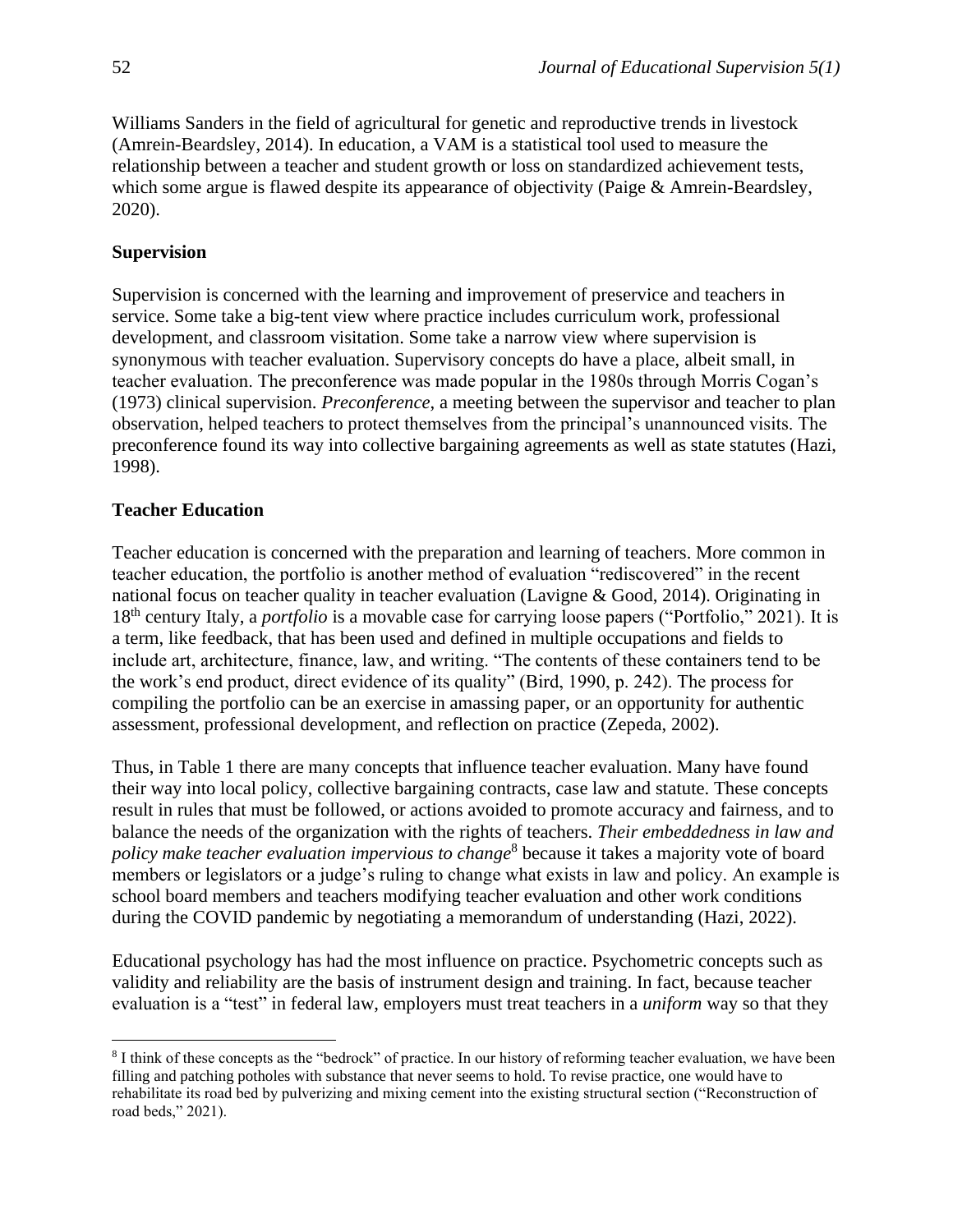do not discriminate due to race, color, religion, sex, or national origin (Hazi, 1998; *Uniform Guidelines*, 1978, 2014). Subsequently, teachers can challenge the validity or reliability of teacher evaluation in court, claiming that an evaluator discriminates or violates law.

*Concepts address the summative purpose more than its formative*. They influence its *procedure* (12), the *evaluator* (4), *instrument design* (5), its *purposes* (2) and *training* (2). Few address help or improvement. *Remediation*, *goal-setting,* and *preconference* appear to help teachers and address "the opportunity to improve." Furthermore, the psychometric concepts are used in the name of principal accuracy in the instrument--not its *utility* or usefulness for teachers.

*The concepts have become the language of teacher evaluation.* These concepts address instrument design and delivery and evaluator training and procedure. They reflect a patchwork rather than a coherent, conceptual framework for practice. Nonetheless, these concepts have become the *common propert*y (Scriven, 1991a) of teacher evaluation. When an idea from academic discourse is used without acknowledgement, it is a useful invention, and endures within the everyday familiar, that concept is considered common property.

## **Supervision Scholarship in the Discourses**

Table 2 presents examples of supervision scholarship within the discourses, with an eye towards including members of COPIS and those more recently published in this journal. The academic department, journal/article title, or literature cited was used to situate it in a discourse. Citations to authors outside the field are also provided to help locate other scholars in the discourse.<sup>9</sup>

The writings are illustrative, not exhaustive. A work can be situated in more than one discourse, especially with a multi-vocal literature (e.g., Scalzo Wilson, 2018; Tang & Chow, 2007). The placement of a scholar or work in a category can "appear contentious, by design or accident" (Bazerman, 2009, para 2), but is meant to provide a point for dialogue within and across discourses, not to fix a work in any one discourse for all time. After all, "most people move within and between different discourse communities" ("Discourse community," 2021, para 2).

Two additional discourse communities have been added to Table 2 because they have produced scholarship, but not restrictive concepts of practice. Administration/Leadership is concerned with administrators and their challenges in evaluation, while the Policy discourse usually is focused on its implementation and that which facilitates or hinders.<sup>10</sup>

From the titles and content of articles presented in Table 2, many supervision scholars have written about teacher evaluation in the past two decades. This aligns with the national interest that began in 2001 with No Child Left Behind's focus on teacher quality. Supervision seems to be the only discourse to have its scholars go through a period of abandonment begun in the 1990s, as noted earlier, then reconciliation decades later, when many wrote about the challenges of high-stakes evaluation and principals as instructional leaders. Supervision scholars have

<sup>9</sup> Citations of chapters and books were kept to a minimum, since they are more difficult to search.

<sup>&</sup>lt;sup>10</sup> I considered: entrepreneurial (e.g., Danielson & McGreal, 2000), journalistic (Goldstein & Shapiro, 2020), and international (e.g., Tuytens & Devos, 2017), but excluded them because they reflect fora.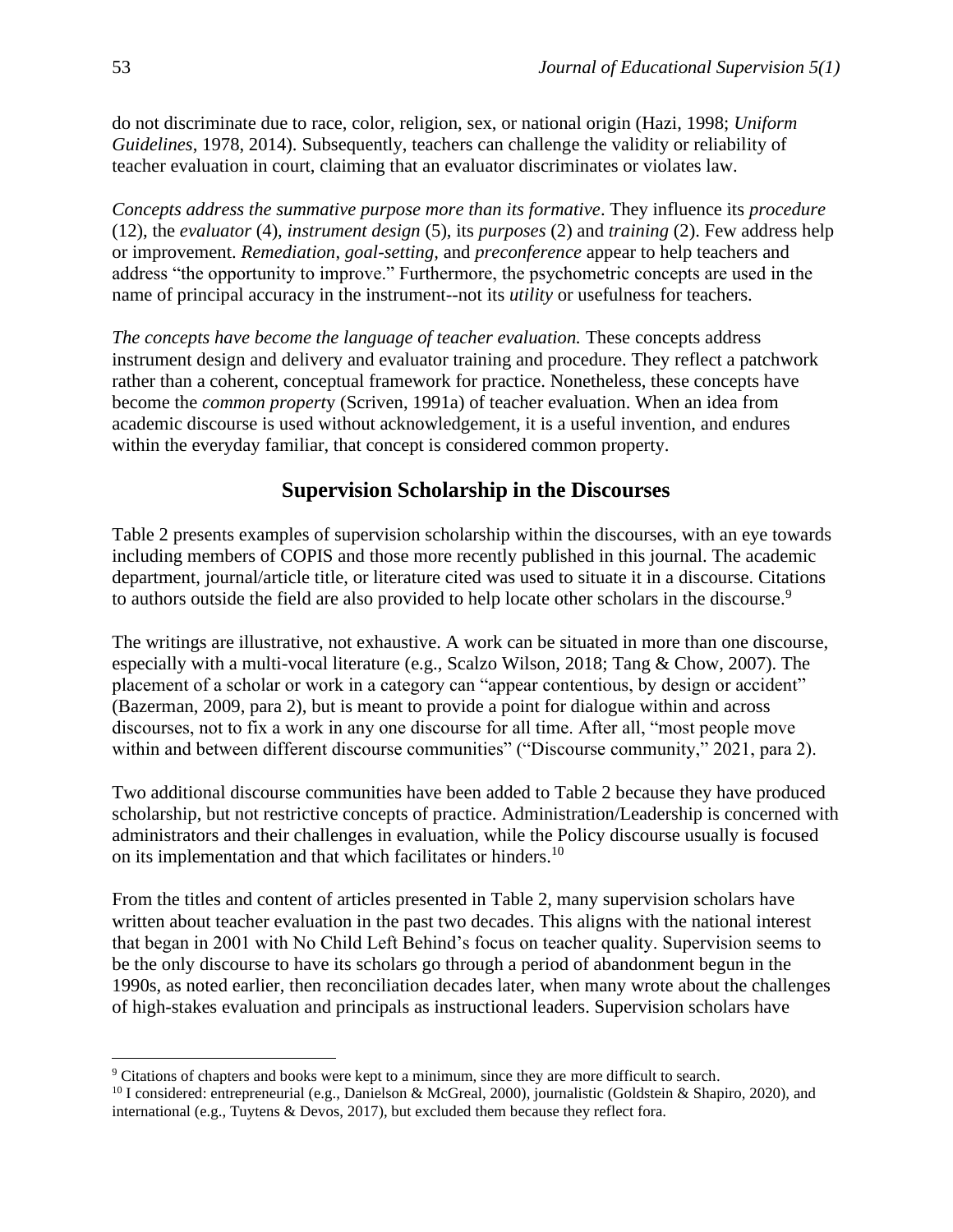contributed to most of the discourses within the past two decades, except the Econometric. They also address the evaluation of teachers in service more than preservice*.*

| The discourse             | Supervision scholars in the              | <b>Scholars beyond</b>          |
|---------------------------|------------------------------------------|---------------------------------|
|                           | discourse                                | supervision in the discourse    |
| Evaluation                | Hazi (2022)                              | Scriven (1967, 1991a, 1991b)    |
|                           |                                          | Scalzo Wilson (2018)            |
| Psychometric              | Zepeda & Jimenez (2019)                  | Good (2014), Good &             |
|                           |                                          | Lavigne $(2015)$                |
| Psych: Organizational     | Allen & Topolka-Jorisenn (2013)          | <b>Guskey (2020)</b>            |
|                           | Starrett (2015)                          | Maslow & Kelley (2012)          |
| Psych: Developmental      | Ponticell et al. (2019)                  | <b>Guskey</b> (2002)            |
|                           |                                          | Flushman et al. (2019)          |
|                           |                                          | Le & Vasquez $(2011)$           |
| Law                       | Hazi (1989, 1994, 2017)                  | Hemphill & Marianno (2021)      |
| Administration/Leadership | Glanz et al. (2006), Holland (2005),     | Murphy et al. (2013),           |
|                           | Tuytens & Devos (2017),                  | Donaldson (2021)                |
| Policy                    | Hazi & Arredondo Rucinski (2009),        | Adams et al. (2018), Berliner   |
|                           | Mette et al. (2017), Paufler et al.      | (2018), Reinhorn et al.         |
|                           | $(2020a)$ , Flores & Derrington $(2018)$ | (2017)                          |
| Econometrics              |                                          | Chetty et al. (2012), Kane et   |
|                           |                                          | al. (2011), Kane et al. (2013), |
|                           |                                          | Malinowski (2011)               |
| Supervision               | McGreal (1983), Oliveras-Ortiz           | Hoy & Forsyth $(1987)$          |
|                           | (2015, 2017), McGhee (2020),             |                                 |
|                           | Sullivan (2016)                          |                                 |
| <b>Teacher Education</b>  | Burns & Badiali (2015), Paufler et       | Lustick $&$ Sykes (2006)        |
|                           | al. (2020b), Currin et al. (2019)        | Scheeler et al. (2004)          |
|                           |                                          | Scalzo Willson (2018)           |
|                           |                                          | Tanguay (2020)                  |
|                           |                                          | Willis & Davies (2002)          |

Table 2: The Discourses of Teacher Evaluation with Examples

Nolan and Hoover (2011) characterize the field's complex response towards evaluation: compatibility "plagues" the scholars, while practitioners experience supervision as teacher evaluation, despite the attempt to "soften the threat" with the language of development and improvement. Supervision is considered by some to be the formative (helping) aspect. Others reconcile the formative and summative functions with an inclusive view of improvement of the individual and of the organization done by teachers, administrators, and clinical supervisors with a variety of supports such as peer coaching, mentoring and action research (e.g., Sullivan & Glanz, 2002). Some see the two purposes vested in the principal, but one done less frequently (e.g., McGhee, 2020) or done sequentially with the summative picking up where the formative ends (Zepeda, 2016).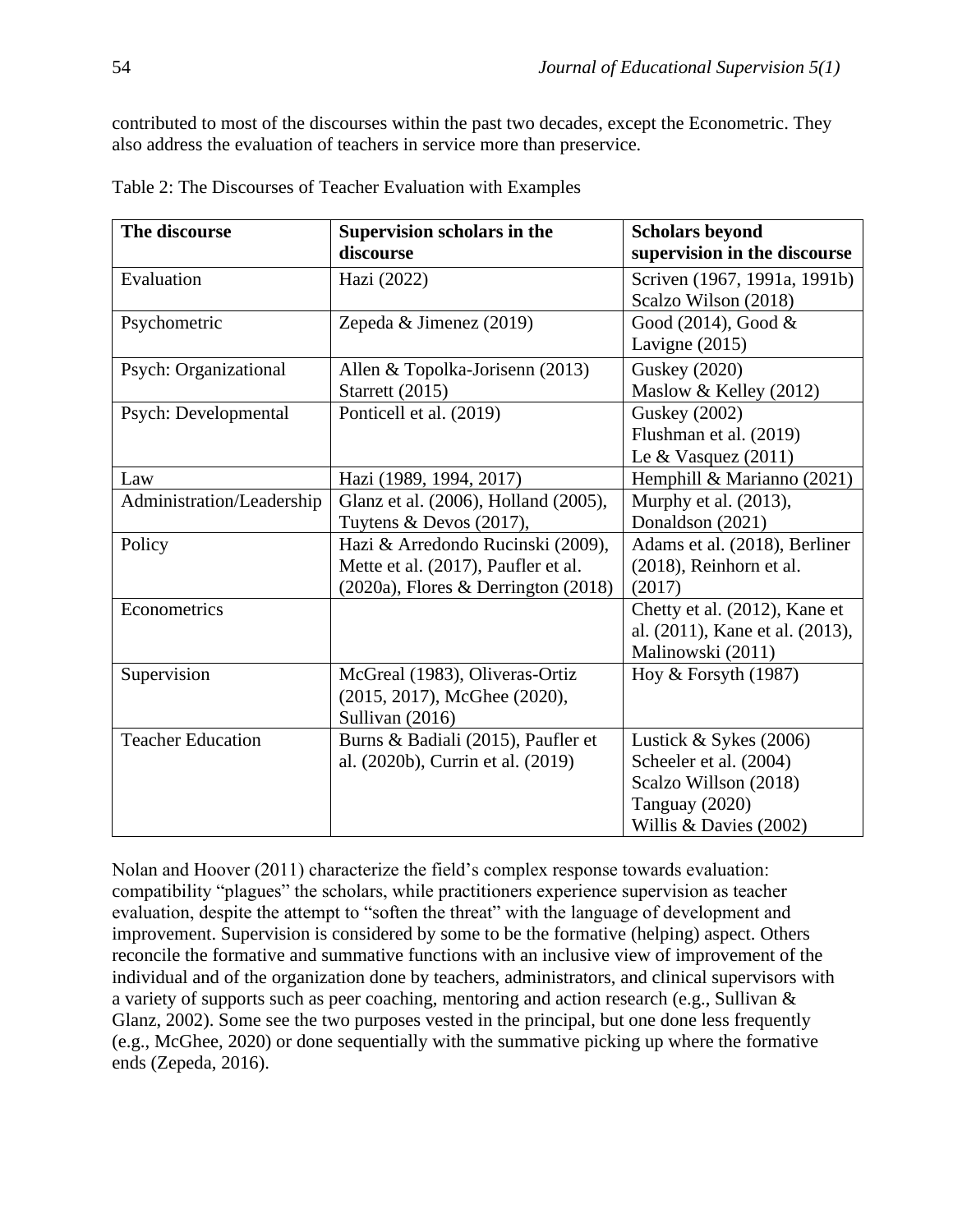While many have written about teacher evaluation*, supervision scholars have contributed few concepts to its practice*. Instead, scholars have written about many promising techniques that can lead to improvement such as action research (Glanz, 2014), coaching (Costa & Garmston, 2015), mentoring (Blasé, 2009), professional learning communities (Arredondo Rucinski, 2016), reflection and inquiry (Yendol-Hoppey et al., 2019).<sup>11</sup> They are considered by some as alternatives to supervision (Sullivan & Glanz, 2000), a way to differentiate supervision, and teacher support structures within the professional development arm of supervision (Zepeda, 2006).

However, they are "add-ons" (Zepeda et al., 2020) that depend upon the will of the principal or superintendent who sees value in their use. They are *not* in the bedrock of practice, even though "considerable effort has been devoted over the years to 'soften' the bureaucratic language of teacher evaluation with these supports" (Murphy et al., 2013, p. 349). These "softer" concepts have been difficult to graft onto a practice that has control over teacher labor.

As a field of study grows, multiple discourses appear as a natural part of its evolution. A discourse can have its own definition of evaluation and hold different foci for research and assumptions about its practice. A few examples are presented.

In the administration/leadership discourse, Hallinger et al. (2014, p. 3) define it as "the formal assessment of a teacher by an administrator, conducted with the intention of drawing conclusions about his/her instructional performance for the purpose of making employment decisions." In addition, those in this discourse may look to the principal to be the instructional leader and seek to correlate teacher quality with student achievement.

In the policy discourse, closely allied to administration and psychometrics, Darling-Hammond et al. (2011), taking a broad view of teacher quality, want successful systems that improve and support career decisions for both pre-service and in-service teachers. They advocate for standards-based evaluation with evidence of student learning (but not with VAMs which tend to be unstable), and well-designed performance assessments such as the Educational Teacher Professional Assessment (edTPA) and National Board Certification that use an array of evidence about teaching practice.

*Teacher evaluation is a practice difficult to research*. Few studies capture the complexity of conducting evaluations or its many challenges within an accountability context. Some scholars research different topics over time. For example, Derrington, studied teacher evaluation through the eyes of superintendents (2014), principals (Derrington & Campbell, 2018) and their preparation (Derrington, 2016), teachers (Derrington & Martinez, 2019), and needed professional development (Derrington & Kirk, 2017). Others organize a team to look at the influence of political culture on legislation and policy across many states, and principals at the intersection of supervision and evaluation (Mette et al., 2017, 2020).

<sup>&</sup>lt;sup>11</sup> I list these techniques because some supervision scholars advocate their use (e.g., Arredondo Rucinski, 2016; Ponticell et al., 2019; Sullivan & Glanz, 2000) but their concepts have not become well-established in practice as those in Table 1.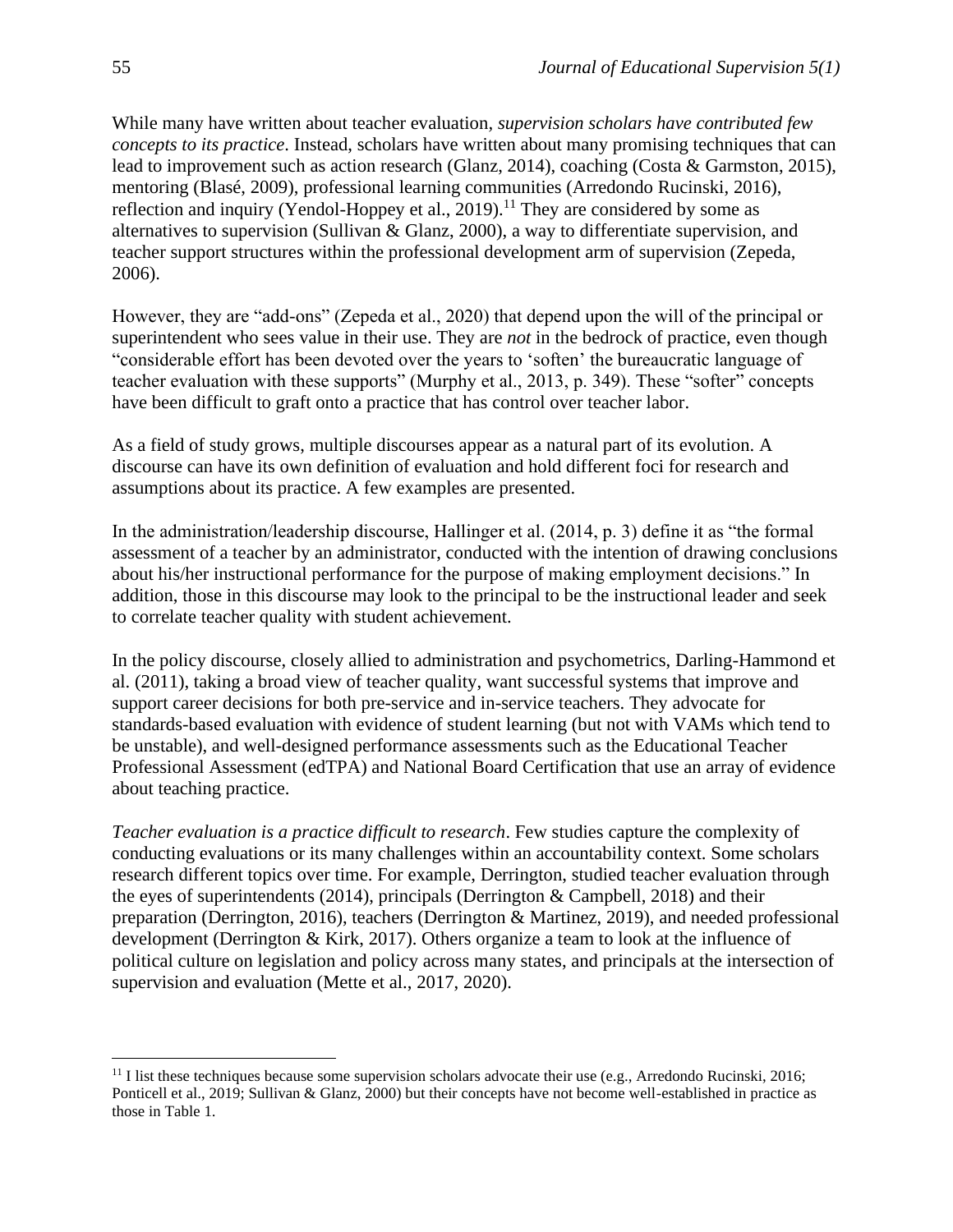Still others develop rich case studies drawing from multiple discourses. Reinhorn et al. (2017) is one such example, who show both depth and breadth by researching how principals and teachers made sense of and implemented teacher evaluation policy (for both accountability and teacher development) in schools. It is not enough to find that teachers believe their evaluations to be positive, but also to understand why. They discovered many contextual details such as policy spillovers that supported teachers, incentives, teacher-principal relationships, and once criticized initiatives that became accepted over time.

Another example comes from Holloway and Brass (2018) who looked at differences over time. Early career English teachers implementing standards were interviewed, then again a decade later in the implementation of value-added teacher assessments. In the first study teachers expressed concern about ethical dilemmas, students, and their mental health, as they struggled to follow standards, exercise their professional judgment, and resist what they criticized. However, a decade later, they complied with all mandates, willingly attended professional development, competed against colleagues for merit pay, and agreed with how the system evaluated their performance. Thus, over time, teachers abandoned their professional identity and perspectives about reform efforts, that once might have outraged them because these initiatives had become normalized.

Two topics are worthy of closer examination: performance assessment of preservice teachers and the complications of feedback. Topics include: the tensions between the formative and summative (e.g., Scalzo Willson, 2018), the high stakes consequences of the Educational Teacher Professional Assessment (edTPA) (e.g., Tanguay, 2020), and how highly effective cooperating teachers contribute to preservice teacher effectiveness (Ronfeldt et al., 2018).

Feedback for both preservice and in service teachers is in need of critique. Its logic is troubling because it assumes that with sufficient feedback, teachers will improve their practice. However, the simplistic advice of giving frequent, timely, specific, and private feedback is rooted in our understanding of giving students feedback and a behavioral view that takes teaching out of context of the lesson, subject, and students. It ignores that many teachers do not find principal feedback useful. Feedback will continue to be important, but perhaps less from evaluators. Yet, we know limited information about what happens with feedback when it comes from peers in coaching, mentoring, and cooperative teaching relationships. We know little about how teachers process feedback. The seminal work of Ilgen et al. (1979) helps us understand just how complex feedback is and that teachers tend *not* to be receptive to criticism or negative feedback. However, Tang and Chow (2007) account for variables absent from most studies of teacher feedback--the use of evidence and feedback in contexts of both the lesson itself and in the post-conference. They help us imagine how feedback can be discussed and evaluated, allowing the teacher to be engaged in evaluating their own performance.

In summary, this has been an excavation of sorts – "fieldwork" to examine the scope of teacher evaluation through its many discourse communities. Many discourse communities are natural in a field's evolution with each helping us better understand its many niches with lens to examine many aspects of a complex practice. Evaluation provides its foundational concepts. Psychometrics is the measurement of various teacher qualities or standards. Organizational psychology addresses attitudes, behavior, and conditions in the workplace. Developmental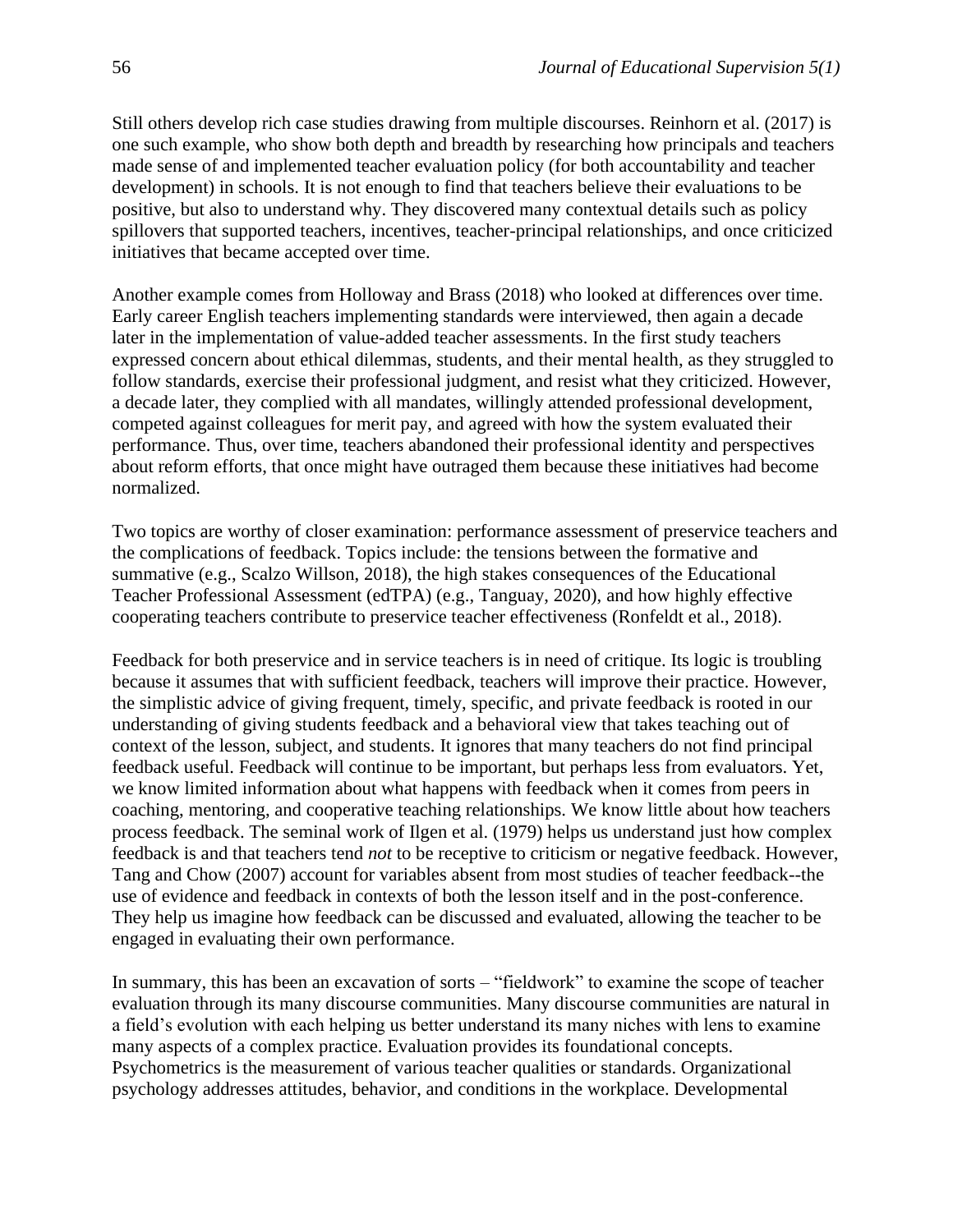psychology is concerned with learning and behavioral change. Labor law is concerned with fairness, transparency, and protection from arbitrary and capricious action of administrators during evaluation. Econometrics deals with the relationship between teacher quality and effectiveness and various student outcomes. Supervision is about preservice and in-service teacher improvement and learning. Teacher education is concerned with the preparation and learning of teachers. Administration/leadership examines the role and challenges of the principal and others in evaluating teachers, while policy is concerned with conditions for the implementation of teacher evaluation.

Many concepts restrict teacher evaluation and its improvement, making it difficult to change, and promoting its summative purpose over its formative. Educational psychology has influenced teacher evaluation the most, with its foci of instrument design, delivery, and training and with an emphasis on accuracy to the exclusion of teacher usefulness. Supervision's influence on practice has been limited, but most importantly, can offer promising techniques for the formative purpose. Because their use is "add-on," depending on adoption of willing principals and superintendents, scholars can hope to influence practice through their advocacy of teaching, writing and research. Both fields may need to consider improvement as a complementary system to teacher evaluation (Hill & Grossman, 2013).

# **Conclusion**

In conclusion, two trends appear to encourage more research and scholarship. First, there is an international interest in the formative:

Scholars in some countries have recently begun to call for teacher evaluation to become a meaningful form of professional development with potential benefits for both teachers and schools…. As teachers are afforded a greater array of professional development alternatives as evaluation options teachers' preferences need to be further investigated, and qualitative approaches could be helpful in this regard. (Conley et al., 2016, p. 168)

Since scholars in other countries tend to cite U.S. scholars, continued efforts with research on feedback and promising techniques such as action research, coaching, mentoring, professional learning communities, and reflection can be influential.

Second, instruments and technologies will continue to shape teacher evaluation and are worth studying to better understand their seductions and challenges. Topics here include: distant supervision (Schroeder & Currin, 2019), rubrics (Tenam-Zemach & Flynn, 2015), on-line platforms (Hazi, 2014), bug-in-ear technology (Scheeler et al., 2018), telepresence robots (Burbank et al., 2021), and virtual evaluation (M.L. Derrington, personal communications, January 16, 2022). So, while some may be lured away to other topics, staying with one's niche may prove consequential when schools get back to the business of improvement.

This fieldwork has been a journey of thinking differently about teacher evaluation: its foundations, disciplinary influences, and scholars. Recognizing the many discourses helped me discover concepts I'd not before considered (e.g., Scriven's principles), revisited concepts in unique ways (e.g., feedback), see other audiences and fora for my work (e.g., teacher education,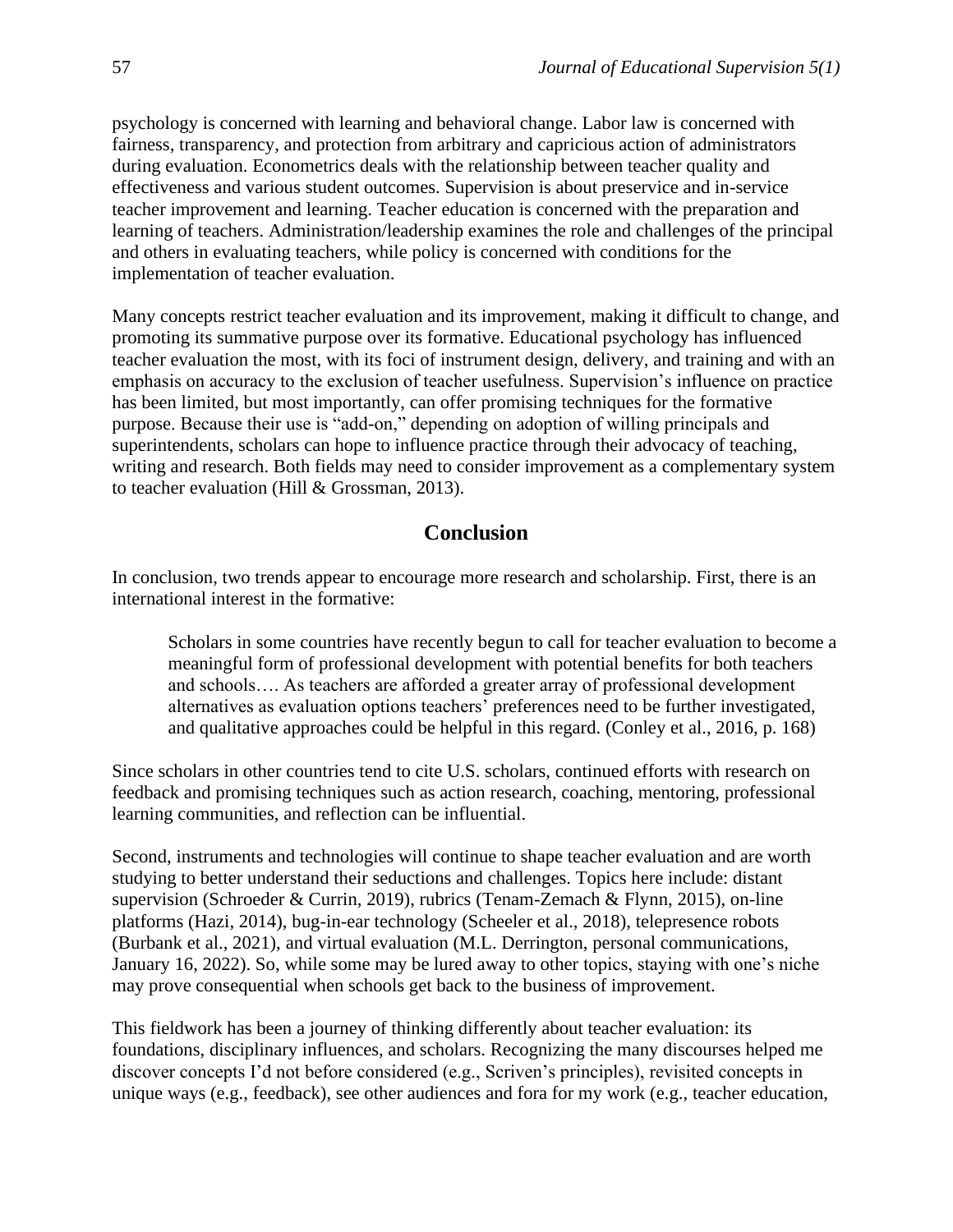the international community), and wisely poach the important and useful, given the topic, time, and audience. While it may seem presumptuous to place a scholar's work in a discourse, it should be viewed as a momentary opportunity "to consider the fit." A scholar must be the one to responsibly place him/herself in the discourse(s), assess its audiences, and consider how one's thinking advances its concepts and influence.

A discourse community is a group of people who share common goals, a common language, and continue to produce scholarship for practitioners and scholars. Some may be *transients* who join, then leave depending upon interest. After all, discourse communities "both influence and are influenced by the larger communities within which they are situated" (Swales, 2016, p. 9). Sometimes individual interest depends upon personal history, location, career stage, national interest, and funding. It may also depend on whether supervision concepts have relevance and currency within the evolving focus on improvement in practice. After all, a discourse community is formed one scholar at a time.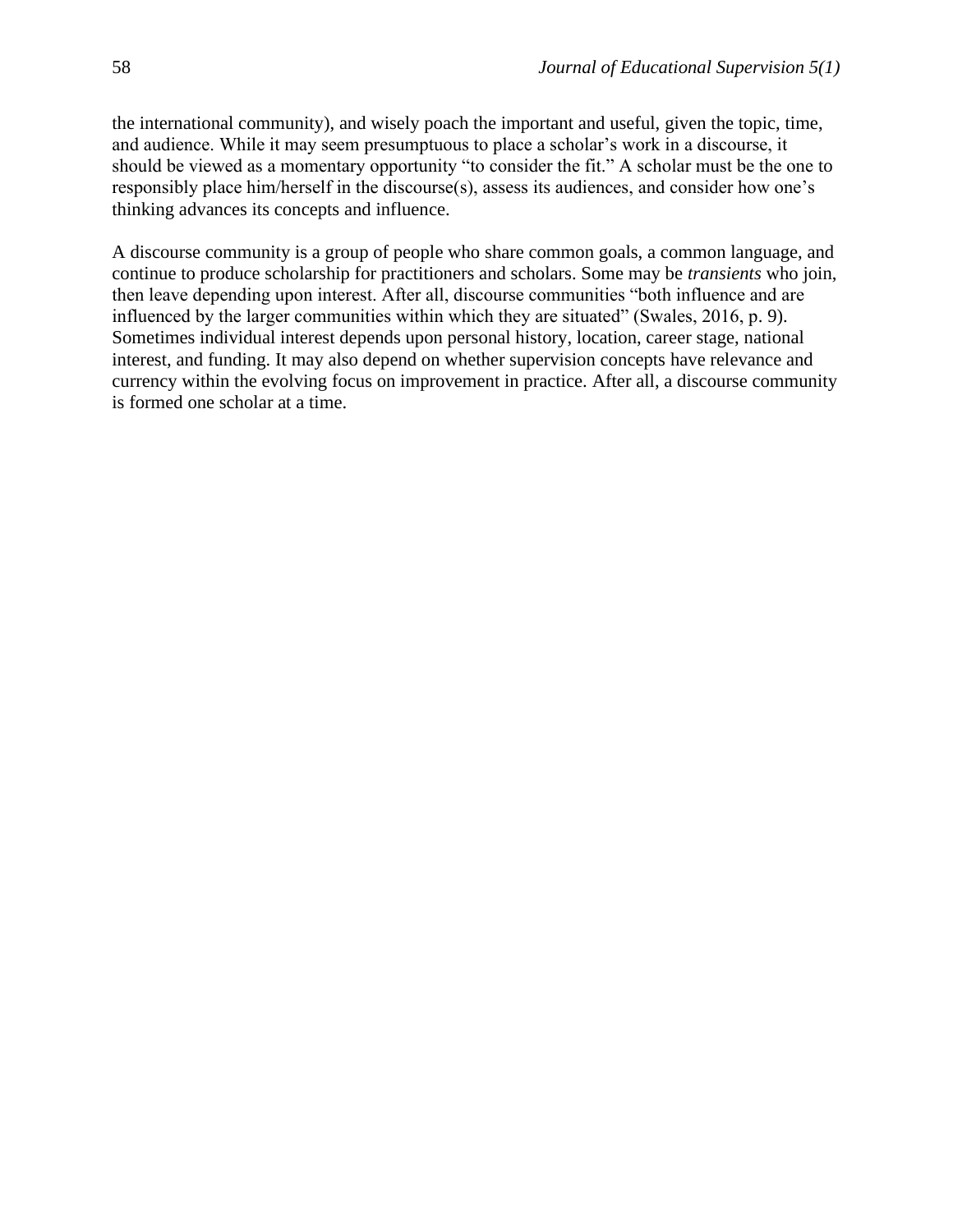#### **References**

- Adams, P., Mombourquette, C., Brandon, J., Hunter, D., Friesen, S., Koh, K., Parsons, D., & Stelmach, B. (2018). A study of teacher growth, supervision, and evaluation in Alberta: Policy and perception. *Journal of Educational Supervision, 1*(2), 1-16. <https://doi.org/10.31045/jes.1.2.1>
- Allen, A. S., & Topolka-Jorisenn, K. (2013). Using teacher learning walks to build capacity in a rural elementary school: Repurposing a supervisory tool. *Professional Development in Education.* <https://doi.org/10.1080/19415257.2013.851104>
- Amrein-Beardsley, A. (2014). *Rethinking value-added models in education: Critical perspectives on tests and assessment-based accountability*. Routledge.
- Arredondo Rucinski, D. (2005). Standards for reflective practice. In S. Gordon (Ed.), *Standards for instructional supervision: Enhancing teaching and learning*, (pp. 77-90.) Eye on Education.
- Arredondo Rucinski, D. (2016). *Real world professional learning communities: Their use and effects*. Rowman and Littlefield.
- Bazerman, C. (2009, November 22). Issue brief: Discourse community theory. [https://web.archive.org/web/20151117012340/http://www.ncte.org/college/briefs/dc](https://web.archive.org/web/20151117012340/http:/www.ncte.org/college/briefs/dc)
- Becher, T., & Trowler, P. (2001). *Academic tribes and territories: Intellectual enquiry and the cultures of discipline* (2<sup>nd</sup> ed.). Open University Press.
- Berliner, D. (2018). Between Scylla and Charybdis: Reflections on and problems associated with the evaluation of teachers in an era of metrification. *Education Policy Analysis Archives, 26(*54), 1-24.<https://epaa.asu.edu/ojs/article/view/3820>
- Bird, T. (1990). The schoolteacher's portfolio: An essay on possibilities. In. J. Millman & L. Darling-Hammond (Eds.), *The new handbook of teacher evaluation: Assessing elementary and secondary school teachers* (pp. 241-256). Sage.
- Blasé, J. (2009). The role of mentors of preservice and inservice teachers. In L. Saha & A.G. Dworkin (Eds.), *International handbook of research on teachers and teaching 21*, (pp.171-181). Springer.
- Blumberg, A. (1990) Comment: Toward a scholarship of practice. *Journal of Curriculum and Supervision, 5*(3), 236-243.
- Bolin, F. (1988). Does a community of scholars in supervision exist? *Journal of Curriculum and Supervision, 3*(4), 296-307.
- Borg, E. (2003). Discourse community. *ELT Journal, 57(*4), 398-400. [https://openlab.citytech.cuny.edu/eng1121-o436-spring2021/files/2021/01/Borg-](https://openlab.citytech.cuny.edu/eng1121-o436-spring2021/files/2021/01/Borg-Discourse-Community.pdf)[Discourse-Community.pdf](https://openlab.citytech.cuny.edu/eng1121-o436-spring2021/files/2021/01/Borg-Discourse-Community.pdf)
- Bracken, D., Rose, D., & Church, A. (2016). The evolution and devolution of  $360^0$  feedback. *Industrial and Organization Psychology, 9*(4), 761-794. DOI: 10.1017/iop.2016.93.
- Brookhart, S. (2013). *How to create and use rubrics for formative assessment and grading*. Association for Supervision and Curriculum Development.
- Burbank, M., Goldsmith, M., Bates, A., Spikner, J., & Park, K. (2021). Teacher observations using telepresence robots: Benefits and challenges for strengthening evaluations. *Journal of Educational Supervision, 4*(1), 68-93.<https://doi.org/10.31045/jes.4.1.6>
- Burns, R., & Badiali, B. (2015). When supervision is conflated with evaluation: Teacher candidates' perceptions of their novice supervisor. *Action in Teacher Education, 37*(4), 418-437.<https://doi.org/10.1080/01626620.2015.1078757>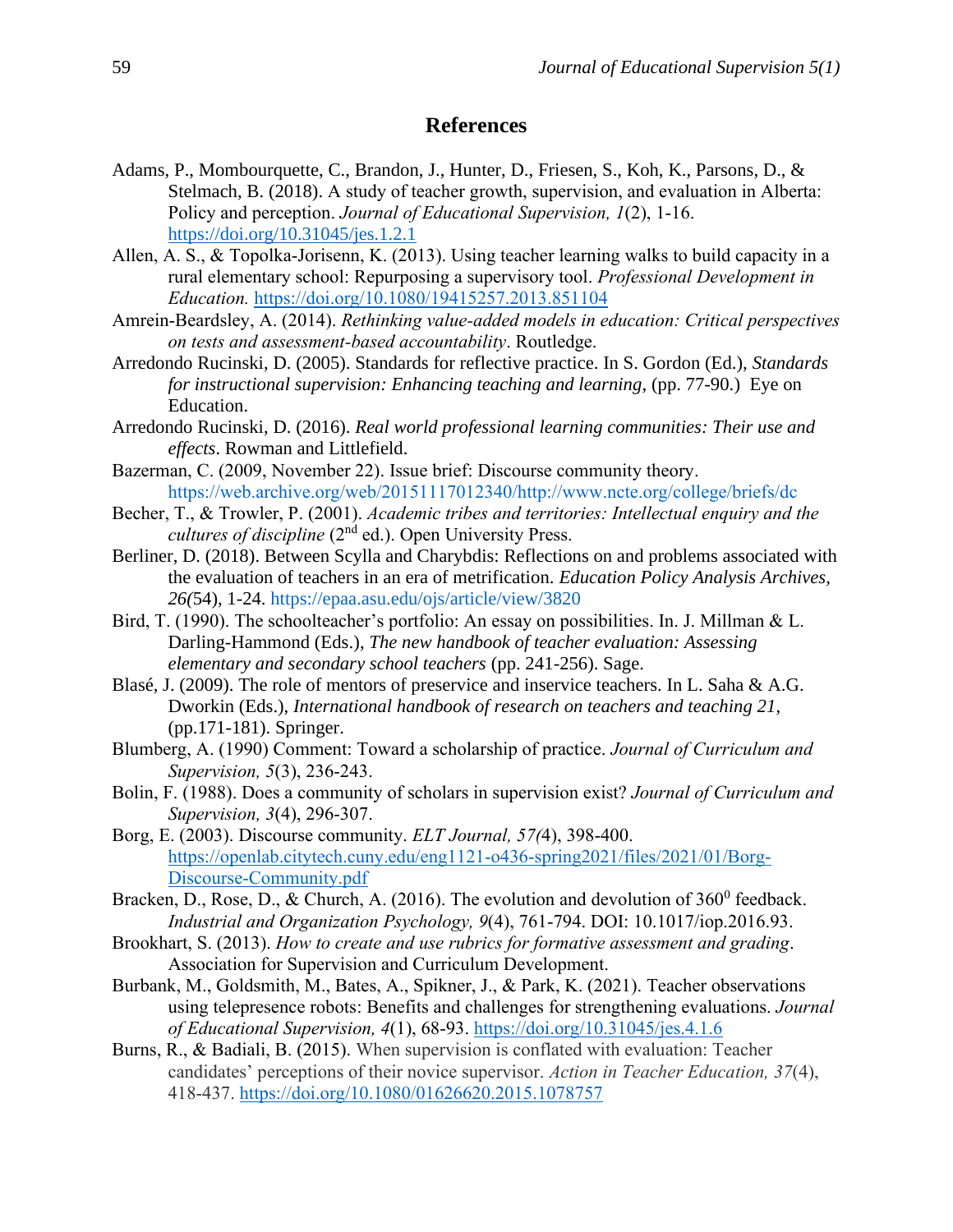- Chetty, R., Friedman, J., & Rockoff, J. (2012, January). The long-term impacts of teachers: Teacher value-added and student outcomes in adulthood. NBER Working Paper No. 17699. National Bureau of Economic Research.<https://www.nber.org/papers/w17699>
- Church, A., Bracken, D., Fleenor, J., & Rose, D. (2019). *The [handbook of strategic feedback](https://oxford-universitypressscholarship-com.wvu.idm.oclc.org/view/10.1093/oso/9780190879860.001.0001/oso-9780190879860)*. Oxford Scholarship Online. <https://doi.org/10.1093/oso/9780190879860.001.0001>
- Cogan, M. (1973). *Clinical supervision*. Houghton Mifflin Company.
- Conley, S., Smith, J., Collinson, V., & Palazuelos, A. (2016). A small step into the complexity of teacher evaluation as professional development. *Professional Development in Education, 42*(1), 168-170.<https://doi.org/10.1080/19415257.2014.923926>
- Costa, A. & Garmston, R. (2015*). Cognitive coaching: Developing self-directed leaders and learners (3rd ed.)*. Rowman & Littlefield.
- Currin, E., Schroeder, S., Bondy, E., & Castanheira, B. (2019). Tinker, tailor, supervisor, spy: Lessons learned from distant supervision. *Journal of Educational Supervision, 2* (1). <https://doi.org/10.31045/jes.2.1.5>
- Danielson, C., & McGreal, T. (2000). *Teacher evaluation to enhance professional practice*. Association for Supervision and Curriculum Development.
- Darling-Hammond, L., Amrein-Beardsley, A., Haertel, E., Rothstein, J. (2011, September 14). Getting teacher evaluation right: A background paper for policy makers. National Academy of Education.<https://files.eric.ed.gov/fulltext/ED533702.pdf>
- Darling-Hammond, L., Wise, A., Pease, S. (1983). Teacher evaluation in the organization context: A review of the literature. *Review of Educational Research, 53*(3), 259-328.
- Derrington, M.L. (2014). Teacher evaluation initial policy implementation: Superintendent and principal perception *[Planning and Changing,](https://search.proquest.com/pubidlinkhandler/sng/pubtitle/Planning+and+Changing/$N/47169/OpenView/1719260925/$B/580832073A2E4865PQ/1;jsessionid=E59EA4820B3608B1F6D2D8FF798254AC.i-0a8d1e82565de1bd9) [45\(1/2\),](https://search.proquest.com/indexingvolumeissuelinkhandler/47169/Planning+and+Changing/02014Y04Y01$23Spring+2014$3b++Vol.+45+$281$2f2$29/45/1$2f2;jsessionid=E59EA4820B3608B1F6D2D8FF798254AC.i-0a8d1e82565de1bd9)* 120-137.
- Derrington, M.L. (2016). Implementing teacher evaluation: Lattice of leadership. *Journal of Research on Leadership Education, 11*(2), 181-199. <https://doi.org/10.1177/1942775116658689>
- Derrington, M. L., & Campbell, J. (2015). Implementing new teacher evaluation systems: Principals' concerns and supervisor support. *Journal of Educational Change, 16*, 305- 326.<https://doi.org/10.1007/s10833-015-9244-6>
- Derrington, M. L., & Campbell, J. (2018). High-stakes teacher evaluation policy: US principals' perspectives and variations in practice, *Teachers and Teaching: Theory and Practice 24*(3), 246-262.<https://doi.org/10.1080/13540602.2017.1421164>
- [Derrington,](https://www.tandfonline.com/author/Derrington%2C+Mary+Lynne) M. L., & [Kirk,](https://www.tandfonline.com/author/Kirk%2C+Julia) J. (2017). Linking job-embedded professional development and mandated teacher evaluation: teacher as learner. *[Professional Development in Education,](https://www.tandfonline.com/toc/rjie20/current)  43*(4), 630-644**.** <https://doi.org/10.1080/19415257.2016.1231707>
- Derrington & Martinez, J**.** (2019). Exploring teachers' evaluation perceptions: A snapshot. *NASSP Bulletin, 102*(1), 32-50. [https://doi.org/10.1177/0192636519830770](https://doi.org/10.1177%2F0192636519830770)
- Dewey, J. (1933). *How we think*. D.C. Heath and Company.
- Discipline. (2021, February 14). *Oxford English dictionary* (3<sup>rd</sup> ed.).
- Discourse community, (2021, February 14). *Wikipedia.* [https://en.wikipedia.org/wiki/Discourse\\_community](https://en.wikipedia.org/wiki/Discourse_community)
- Donaldson, M. L. (2009). *So long, Lake Wobegon? Using teacher evaluation to raise teacher quality*. Center for American Progress. [https://www.americanprogress.org/article/so-long](https://www.americanprogress.org/article/so-long-lake-wobegon/)[lake-wobegon/](https://www.americanprogress.org/article/so-long-lake-wobegon/)
- Donaldson, M. (2021). *Multidisciplinary perspectives on teacher evaluation: Understanding the research and theory*. Routledge.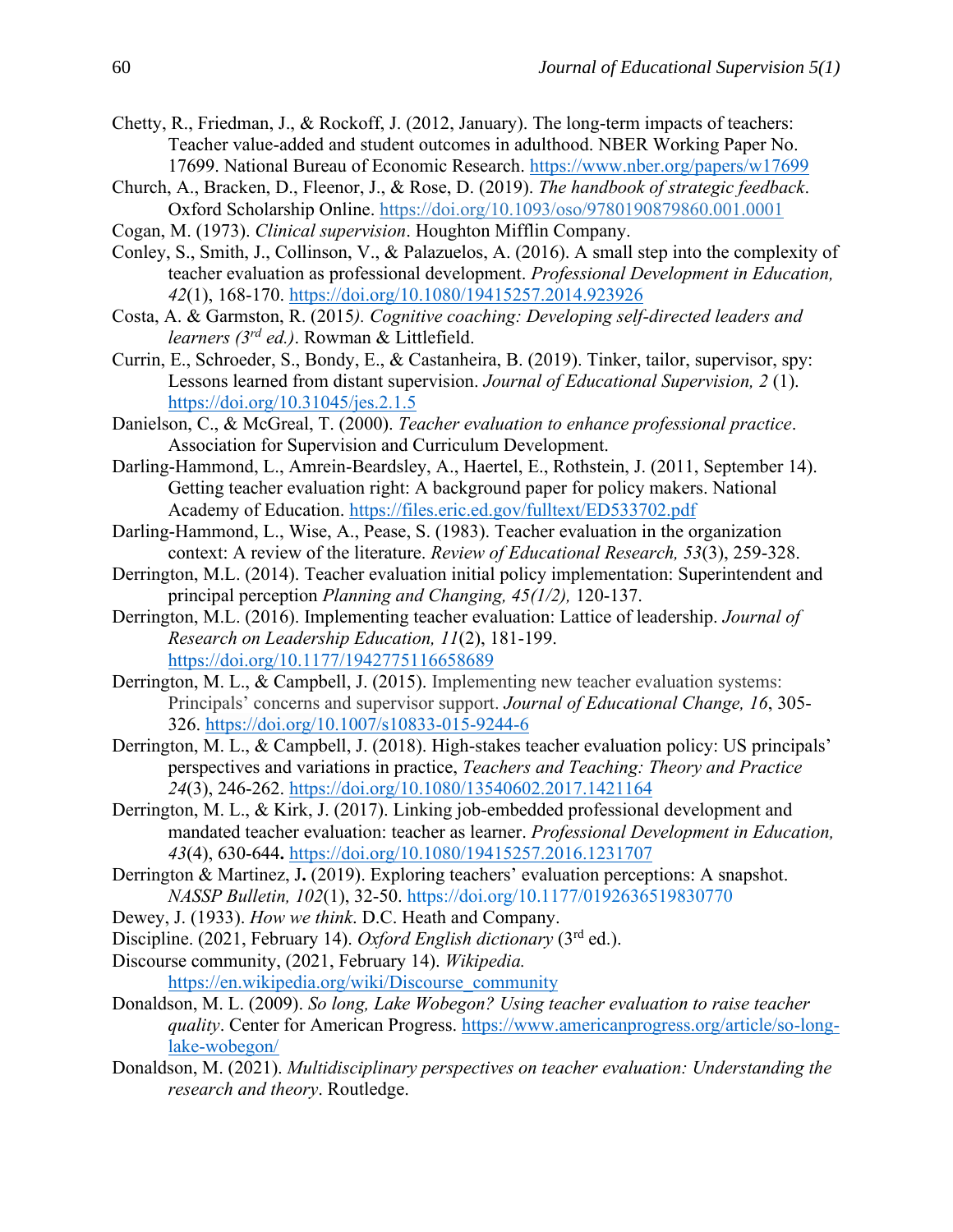- Downey, C., Steffy, B. English, F., Frase, L., & Poston, W. (2004). *The three-minute classroom walk-through: Changing school supervisory practice one teacher at a time*. Corwin Press.
- Feedback. (2021, August 3). *Oxford English dictionary*.
- Flores, M., & Derrington, M. L. (2018). Improving teacher evaluation: Key issues for appraisers in a globalized era. *Teachers and Teaching; Theory and Practice, 24*(3), 203-208. <https://doi.org/10.1080/13540602.2018.1427017>
- Frase, L., Downey, C., & Canciamilla, L. (1999). Putting principals in their place: The classroom. *Thrust for Educational Leadership*, *28* (5), 36-40.
- Flushman, T., Guise, M., & Hegg, S. (2019). Improving supervisor written feedback: Exploring the what and why of feedback provided to pre-service teachers. *Issues in Teacher Education, 28*(2), 46-66. <https://files.eric.ed.gov/fulltext/EJ1239633.pdf>
- Furlong, J. (2013). *Education—anatomy of the discipline: Rescuing the university project*? Routledge.
- Furlong, J. & Lawn, M. (2001). *Disciplines of education: Their role in the future of education research*. Routledge.
- Garman, N. B. (2010). The dream of clinical supervision and the nightmare of political accountability nightmare. An address presented at the AERA 2010 Distinguished Research Award presented by the SIG: Supervision and Instructional Leadership, and published in its Fall 2010 Newsletter.
- Garman, N. B. (2020). The dream of clinical supervision and the nightmare of political accountability nightmare. *Journal of Educational Supervision, 3*(3), 7-17. [https://digitalcommons.library.umaine.edu/cgi/viewcontent.cgi?article=1092&context=je](https://digitalcommons.library.umaine.edu/cgi/viewcontent.cgi?article=1092&context=jes) [s](https://digitalcommons.library.umaine.edu/cgi/viewcontent.cgi?article=1092&context=jes)
- Glanz, J. (2014). *Action research: An educational leader's guide to school improvement (2nd ed.*). Rowman & Littlefield.
- Glanz, J. (2018). Chronicling perspectives about the state of instructional supervision by eight prominent scholars of supervision. *Journal of Educational Supervision, 1*(1), 1-17. <https://doi.org/10.31045/jes.1.1.1>
- Glanz, J., & Hazi, H. M. (2019). Shedding light on the phenomenon of supervision traveling incognito: A field's struggles for visibility. *Journal of Educational Supervision, 2*(1), 1- 21.<https://digitalcommons.library.umaine.edu/jes/vol2/iss1/1/>'
- Glanz, J., Sullivan, S., & Shulman, V. (2006, April). *Usurpation or abdication of instructional supervision in the New York City public schools?* Paper presented at the annual conference of the American Educational Research Association (AERA), San Francisco.
- Goldstein D., & Shapiro, E. (2020, June 30). Full-time return to classrooms when summer ends? 'That's wishful thinking.' *The New York Times*. [https://www.nytimes.com/2020/06/26/us/coronavirus-schools-reopen](https://www.nytimes.com/2020/06/26/us/coronavirus-schools-reopen-fall.html?searchResultPosition=2)[fall.html?searchResultPosition=2](https://www.nytimes.com/2020/06/26/us/coronavirus-schools-reopen-fall.html?searchResultPosition=2)
- Good, T.L. (2014). What do we know about how teachers influence student performance on standardized tests: And why do we know so little about other student outcomes? *Teachers College Record, 116(1)*, 1-41. <http://www.tcrecord.org/content.asp?contentid=17289>
- Good, T. L., & Lavigne, A. (2015). Rating Teachers cheaper, faster, and better: Not so fast. *Journal of Teacher Education, 66*(3), 288-293. <https://doi.org/10.1177%2F0022487115574292>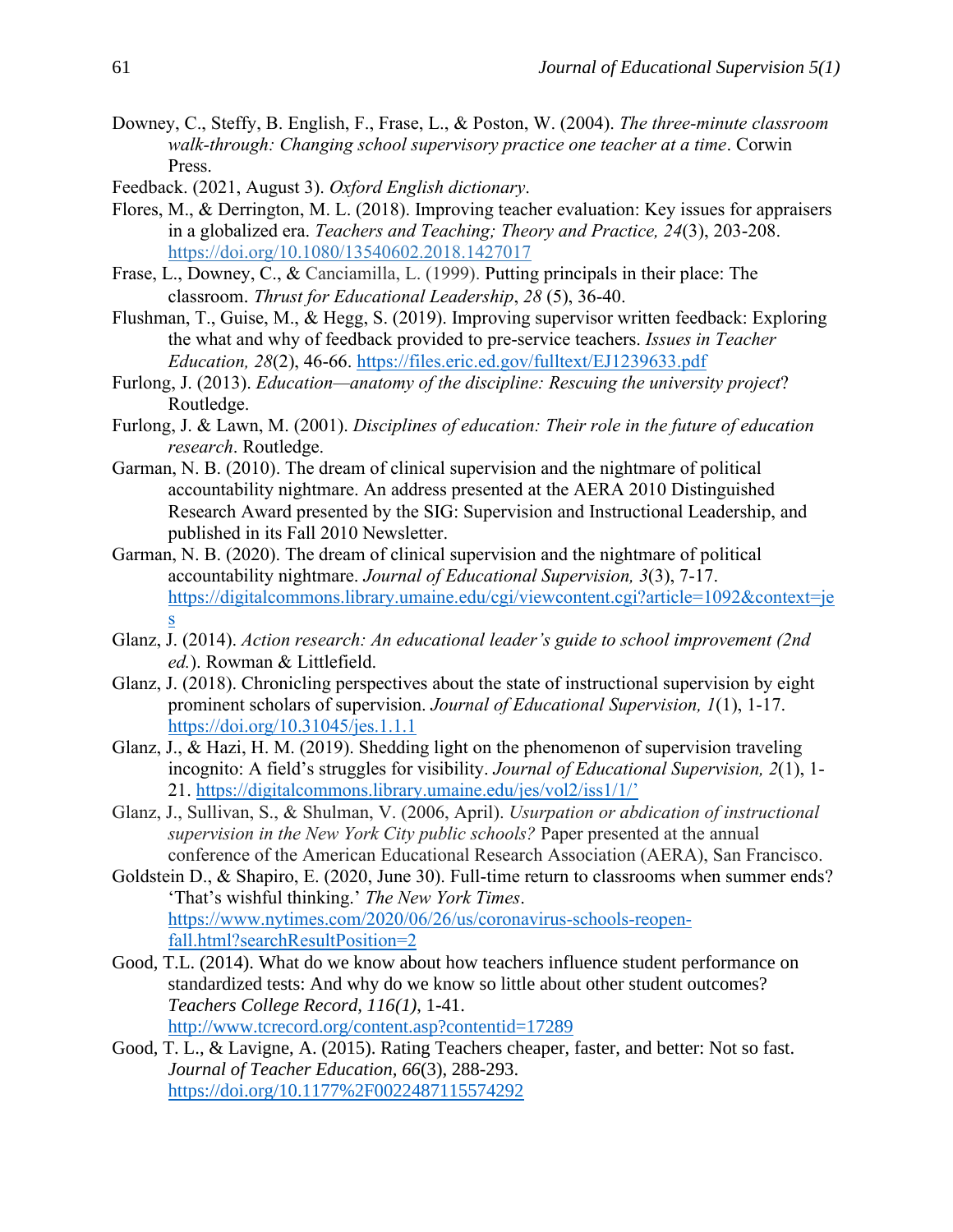- Gordon, S. (1992). Paradigms, transitions and the new supervision. *Journal of Curriculum and Supervision, 8*(1), 62-76.
- Gordon, S. (2019). Educational supervision: Reflections on its past, present, and future. *Journal of Educational Supervision, 2* (2), 27-52. <https://doi.org/10.31045/jes.2.2.3>
- Guskey, T. (2002). Professional development and teacher change. *Teachers and Teaching: Theory and Practice, 8*(3/4), 381-391. <https://doi.org/10.1080/135406002100000512>
- Guskey, T. (2020). Flip the script on change: Experience shapes teachers' attitudes and beliefs. *The Learning Professional, 41*(2), 18-22. [https://learningforward.org/journal/beyond-the](https://learningforward.org/journal/beyond-the-basics/flip-the-script-on-change/)[basics/flip-the-script-on-change/](https://learningforward.org/journal/beyond-the-basics/flip-the-script-on-change/)
- Hallinger, P., Heck, R., & Murphy, J. (2014). Teacher evaluation and school improvement: An analysis of the evidence. *Educational Assessment and Evaluation Accountability, 26*, 5- 28,<https://doi.org/10.1007/s11092-013-9179-5>
- Harris, B. (1978). Supervisor competence and strategies for improving instruction. *Educational Leadership, 33*(5), 332-335.
- Hart, H. (1961). *The concept of law*. Clarendon Press.
- Hazi, H. M. (1989). Measurement versus supervisory judgment: The case of Sweeny v. Turlington*. Journal of Curriculum and Supervision, 4*(3), 211-229.
- Hazi, H. M. (1994). The teacher evaluation-supervision dilemma: A case of entanglement and irreconcilable differences. *Journal of Curriculum and Supervision, 9*(2), 195-216.
- Hazi, H. M. (1998). Policy and legal considerations in supervision. In G. Firth & E. Pajak (Eds.) *Handbook of research on school supervision* (pp. 968-986). Macmillan.
- Hazi, H. M. (2012). *Expert judgment: A concept for teacher evaluation in a postmodern world.* A paper presented at the annual meeting of the American Educational Research Association, Vancouver, BC.
- Hazi, H. M. (2014). The marketing of teacher evaluation: The seductive claims of instruments. *The WERA Educational Journal, 6*(1), 2-9.
- Hazi, H. M. (2016, October 15). A letter to the field: An elder proposes reconciliation with teacher evaluation. A paper presented at the annual meeting of the Council of Professors of Instruction Supervision, Tampa, FL.
- Hazi, H. M. (2019a). Coming to understand the wicked problem of teacher evaluation. In S. J. Zepeda, & J. Ponticell (Eds.), *Handbook of educational supervision* (pp. 183-208). Wiley Blackwell Publishing.
- Hazi, H. M. (2019b). The language of instructional improvement in the U.S. In M. L. Derrington & J. Brandon (Eds.), *Differentiated teacher evaluation and professional learning: Policies and practices for promoting career growth* (pp. 149-171). Palgrave Macmillan.
- Hazi, H. M. (2022). Basic principles of teacher evaluation examined for school leaders in the 21<sup>st</sup> century. In J. Glanz (Ed.), *Managerial school leadership: New skills for the 21rst century*. Rowman & Littlefield.
- Hazi, H. M., & Arredondo Rucinski, D. (2009). Teacher evaluation as a policy target for improved student learning: A fifty state review of statute and regulatory action since NCLB. *Education Policy Analysis Archives, 1*7(5), 1-22.<http://epaa.asu.edu/epaa/v17n5/>
- Hemphill, A., & Marianno, B. (2021). Teachers unions, collective bargaining, and the response to COVID-19. *Education Finance and Policy, 16*(1), 170-182. [https://doi.org/10.1162/edfp\\_a\\_00326](https://doi.org/10.1162/edfp_a_00326)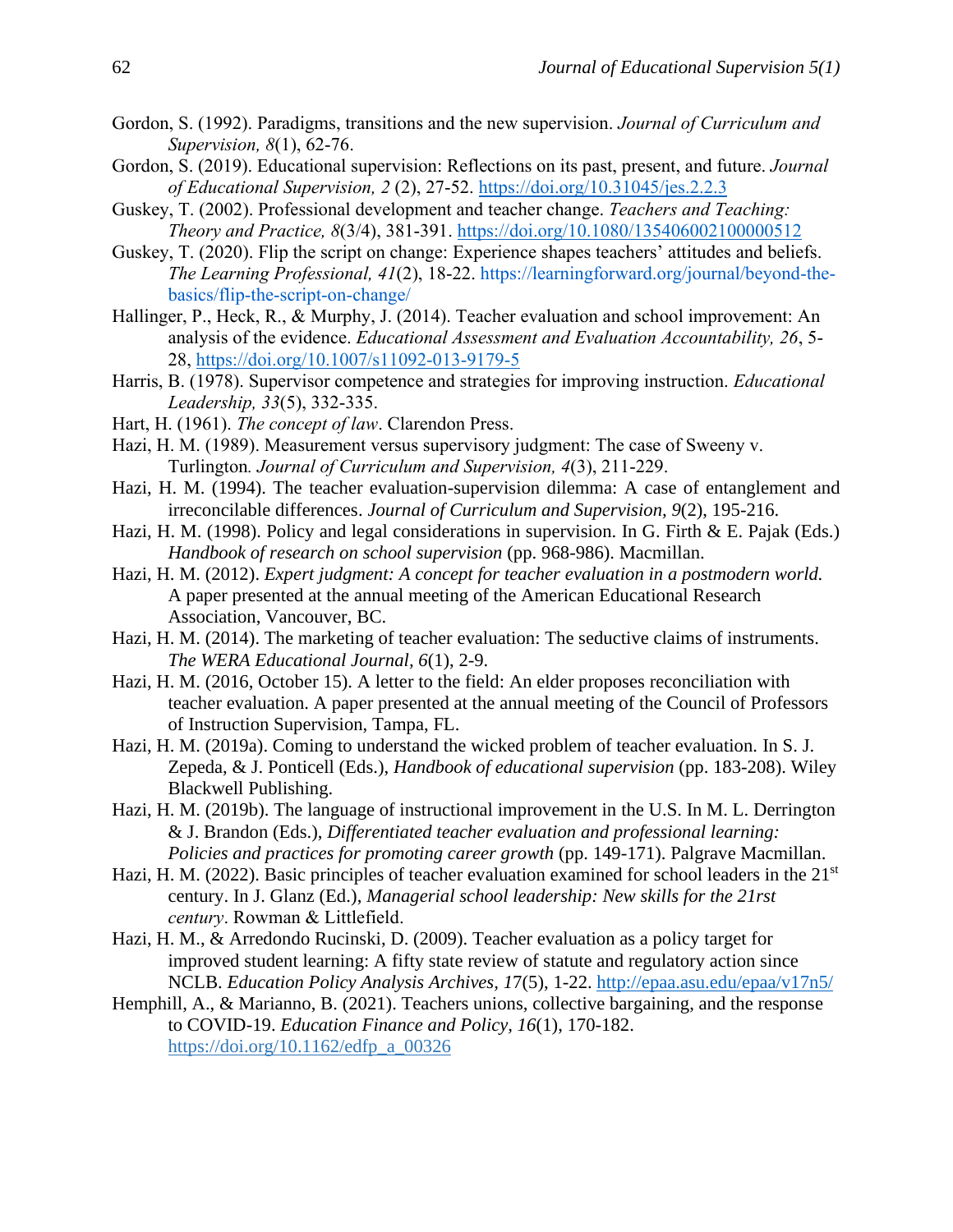- Hill, H., & Grossman, P. (2013). Learning from teacher observation: Challenges and opportunities posed by new teacher evaluation systems. *Harvard Educational Review, 83*(2), 371-384.<https://doi.org/10.1016/j.stueduc.2019.01.006>
- Holland, P (2005). The case for expanding standards for teacher evaluation to include an instructional supervision perspective. *Journal of Personnel Evaluation in Education, 18(*1), 67-77. DOI: 10.1007/s11092-006-9009-0
- Holland, P. & Garman, N.B. (2001). Toward a resolution of the crisis of legitimacy in the field of supervision. *Journal of Curriculum and Supervision, 16*(2), 95-111.
- Holloway & Brass, (2018). Making accountable teachers: The terrors and pleasures of performativity. *Journal of Education Policy, 33*(3), 361-382. [https://doi.org/10.1080/02680939.2017.1372636.](https://doi.org/10.1080/02680939.2017.1372636)
- Hoy, W., & Forsyth, P. (1987). Beyond clinical supervision: A classroom performance model. *Planning & Change, 18*, 210-223.
- Hunter, M. (1983). Script taping: An essential supervisory tool. *Educational Leadership, 41*(3), 43.
- Ilgen, D., Fisher, C., & Taylor, M.S. (1979). Consequences of individual feedback on behaviors in organizations. *Journal of Applied Psychology, 64*(4), 349-371. <https://doi.org/10.1037/0021-9010.64.4.349>
- Kane, T.J., McCaffrey, D.M., Miller, T., & Staiger, D.O. (2013, January). *Have we identified effective teachers? Validating measures of effective teaching using random assignment*. Bill and Melinda Gates Foundation. <https://files.eric.ed.gov/fulltext/ED540959.pdf>
- Kane, T., Taylor, E., Tyler, J., & Wooten, A., (2011). Evaluating teacher effectiveness: Can classroom observations identify practices that raise achievement? *Education Next, 11*(3), 54-60. <http://educationnext.org/evaluating-teacher-effectiveness/>
- Kennedy, M. (Ed.) (2010). *Teacher assessment and the quest for teacher quality: A handbook*. Jossey-Bass.
- Killian, J. (1994, November 9). Letter to Ron Brandt, Director of Publications of ASCD. Copy in possession of Helen M. Hazi, COPIS member, West Virginia University.
- Lavigne, A. & Good, T. (2014). *Teacher and student evaluation: Moving beyond the failure of school reform*. Routledge.
- Lawn, M., & Furlong, J. (2011). The disciplines of education: between the ghost and the shadow. In J. Furlong & M. Lawn (Eds.) *Disciplines of education: Their role in the future of education research*. (pp.1-10). Routledge.
- Le, P. T.A. & Vasquez, C. (2011). Feedback in teacher education: Mentor discourse and intern perceptions. *Teacher Development, 15*(4), 453-470. <https://doi.org/10.1080/13664530.2011.635264>
- Lochmiller, C. R. (2019). Credibility in instructional supervision: Catalyst for differentiation. In M. L. Derrington & J. Brandon (Eds.), *Differentiated teacher evaluation and professional learning: Policies and practices for promoting career growth* (pp. 83-105). Palgrave Macmillan.
- Lustick, D., & Sykes, G. (2006). National board certification as professional development: What are teachers learning? *Education Policy Analysis Archives, 14*(5), 1-43. https://citeseerx.ist.psu.edu/viewdoc/download?doi=10.1.1.1013.3474&rep=rep1&type=p df
- Malinowski, A. (2011). Strategic measures of teacher performance. *Phi Delta Kappan, 92*(7), 19- 25.<https://doi.org/10.1177%2F003172171109200705>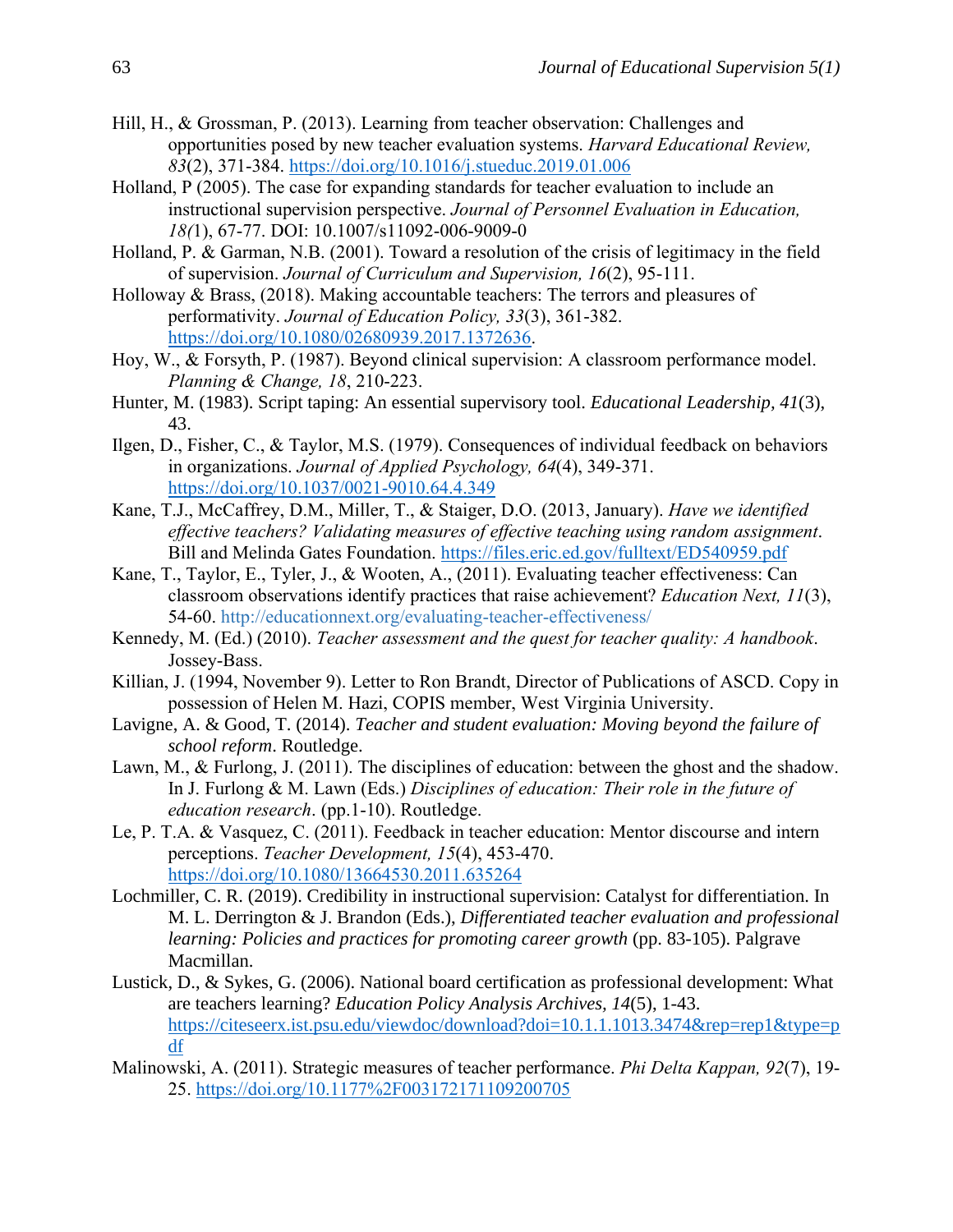- Maslow, V., & Kelley, C. (2012). Does evaluation advance teaching practice? The effects of performance evaluation on teaching quality and system change in large diverse high schools. *Journal of School Leadership, 22*(3), 600-632. [https://doi.org/10.1177/105268461202200307](https://doi.org/10.1177%2F105268461202200307)
- McGreal, T. (1983). *Successful teacher evaluation*. Association for Supervision and Curriculum Development.
- McQuarrie, F. & Wood, F. (1991). Supervision, staff development, and evaluation connections. *Theory Into Practice, 30*(2), 91-97.
- McGhee, M. (2020). The supervision-evaluation debate meets the theory-to-practice conundrum: Contemplations of a practitioner turned professor. *Journal of Education Supervision, 3*(2), 1-5. <https://doi.org/10.31045/jes.3.2.1>
- Mette, I. M. (2019). The state of supervision discourse communities: A call for the future of supervision to shed its mask. *Journal of Educational Supervision, 2* (2), 1-10. [https://doi.org/https://doi.org/10.31045/jes.2.2.1](https://doi.org/https:/doi.org/10.31045/jes.2.2.1)
- Mette, I., Aguilar, I., & Wieczorek, D. (2020). A thirty state analysis of teacher supervision and evaluation systems in the ESSA era. Journal of Educational Supervision, 3(2). <https://doi.org/10.31045/jes.3.2.7>
- Mette, I., Fairman, J., Lech, P., & Frankland, M. (2019). Principal and teacher perceptions of performance evaluation and professional growth (PE/PG) system implementation. Maine Education Policy Research Institute. [https://usm.maine.edu/sites/default/files/cepare/Principal\\_and\\_Teacher\\_Perceptions\\_of\\_P](https://usm.maine.edu/sites/default/files/cepare/Principal_and_Teacher_Perceptions_of_Performance_Evaluation_and_Professional_Growth_PE_PG_System_Implementation.pdf) erformance Evaluation and Professional Growth PE\_PG\_System\_Implementation.pdf
- Mette, I., Range, B.G., Anderson, J., Hvidston, D. J., Nieuwenhuizen, L., & Doty, J. (2017). The wicked problem of the intersection between supervision and evaluation. *International Electronic Journal of Elementary Education, 9*(3), 709-724. <https://files.eric.ed.gov/fulltext/EJ1134210.pdf>
- Millman, J. & Darling-Hammond (1990). *The new handbook of teacher evaluation: Assessing elementary and secondary school teachers*. Sage.
- Mueller-Hanson, R. (2021, June 28). Work performance management and assessment. *The oxford research encyclopedia of psychology*. Oxford University Press. https://doi.org/10.1093/acrefore/9780190236557.013.25
- Murphy, J., Hallinger, P., & Heck, R. (2013). Leading via teacher evaluation: The case of the missing clothes: *Educational Researcher, 42*(6), 349-354. <https://doi.org/10.3102%2F0013189X13499625>
- Nolan, J. & Hoover, N. (2011). *Teacher supervision and evaluation (3rd ed.*). John Wiley & Sons, Inc.
- Oliveras-Ortiz, Y. (2015). Instructional leadership amidst the accountability frenzy: Using quality data to drive instruction. Advancing Improvement in Education Conference. San Antonio, TX.
- Oliveras-Ortiz, Y. (2017). School administrators as instructional coaches: Teachers' trust and perceptions of administrators' capacity. *School Leadership Review, 12*(1), 39-46. <https://scholarworks.sfasu.edu/slr/vol12/iss1/6>
- Outline of academic disciplines. (2021, February 14). In *Wikipedia.* https://en.wikipedia.org/wiki/Outline of academic disciplines?oldid=776838216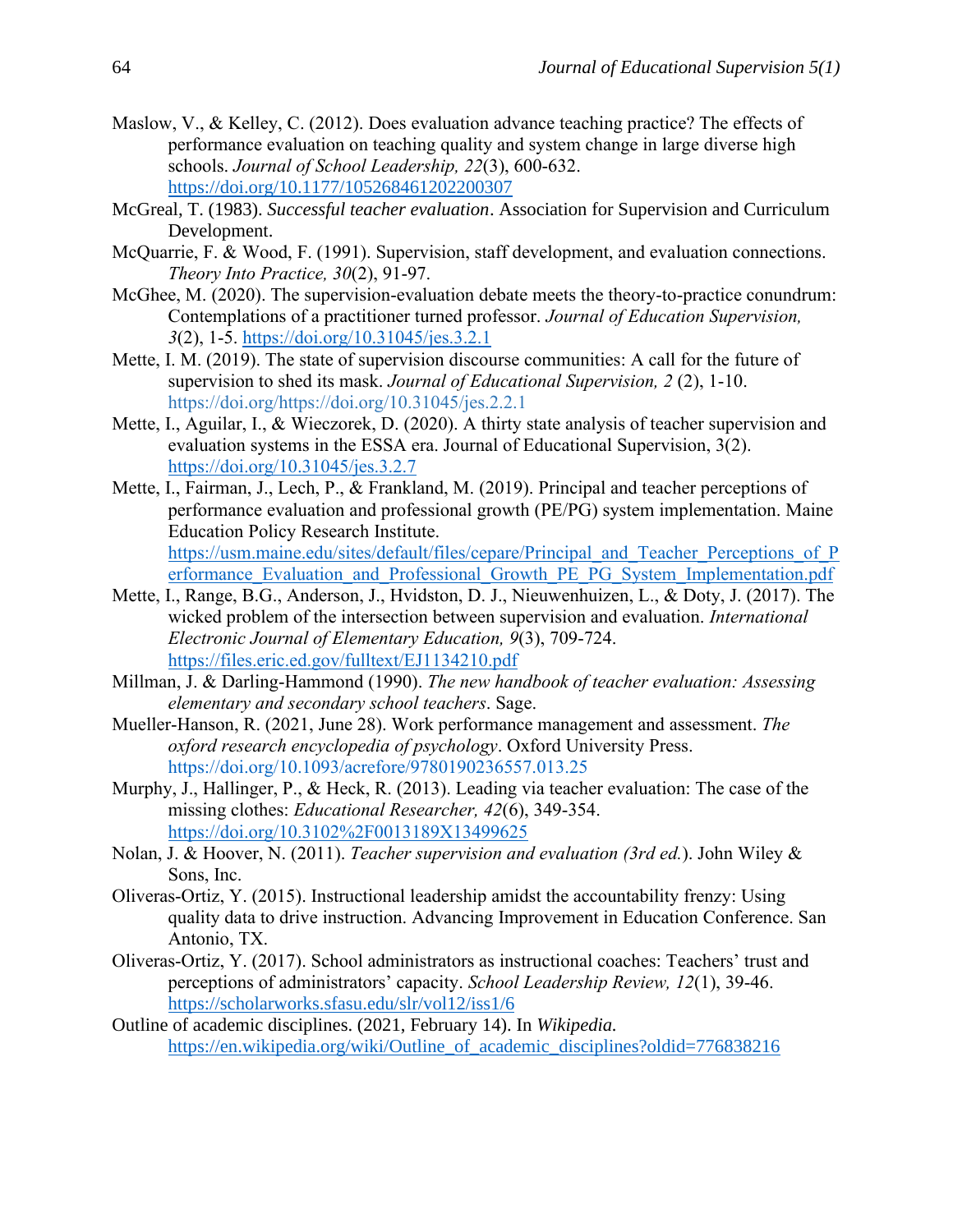- Paige, M. & Amrein-Beardsley, A. (2020). "Houston, we have a lawsuit": A cautionary tale for the implementation of value-added models for high-stakes employment decisions. *Educational Researcher, 49*(5), 350-359. [https://doi.org/10.3102/0013189X20923046](https://doi.org/10.3102%2F0013189X20923046)
- Paufler, N., King, K., & Zhu, P. (2020a). Promoting professional growth in new teacher evaluation systems: Practitioners' lived experiences in changing policy contexts. *Studies in Educational Evaluation*, *65*, 100873.<https://doi.org/10.1016/j.stueduc.2020.100873>
- Paufler, N. A., King, K. M., & Zhu, P. (2020b). Delivering on the promise of support for growth? Evaluator perceptions of a new state teacher evaluation system. *Journal of Educational Supervision*, *3*(2), 32. <https://doi.org/10.31045/jes.3.2.3>
- Peshkin, A. (1988). In search of subjectivity—One's own*. Educational Researcher, 17(7)*, 17-21.
- Pinar, W. F., Reynolds, W.M., Slattery, P., & Taubman, P.M. (1995). *Understanding curriculum*. Peter Lang.
- Ponticell, J., & Zepeda, S. J. (2004). Confronting well-learned lessons in supervision and evaluation. *NASSP Bulletin, 88*(639), 43-59. DOI[:10.1177/019263650408863905](http://dx.doi.org/10.1177/019263650408863905)
- Ponticell, J., Zepeda, S.J., Lanoue, P., Haines, J.G., Jimenez, A.M., & Ata, A. (2019). Observation, feedback and reflection. In S.J. Zepeda & J. Ponticell (Eds.), *The Wiley handbook of educational supervision (pp. 251-280).* Wiley Blackwell.
- Portfolio. (2021, July 27). *Online etymology dictionary*. <https://www.etymonline.com/word/portfolio>
- Reconstruction of road beds. (2021, July 4). https://www.google.com/search?q=reconstruction+of+road+beds&client=safari&rls=en& ei=stfhYKyrKsTbtAbaz7zYAg&oq=reconstruction+of+road+beds&gs\_lcp=Cgdnd3Mtd 2l6EAxKBAhBGABQAFgAYI\_5xChoAHACeACAAVqIAVqSAQExmAEAqgEHZ3dz LXdpesABAQ&sclient=gwswiz&ved=0ahUKEwiszKms4cnxAhXELc0KHdonDysQ4dUDCA4
- Reinhorn, S., Moore Johnson, S., & Simon, N. (2017). Investing in development: Six highperforming, high-poverty schools implement the Massachusetts teacher evaluation policy. *Educational Evaluation and Policy Analysis, 39*(3). 383-406. <https://doi.org/10.3102/0162373717690605>
- Ronfeldt, M., Brockman, S., & Campbell, S. (2018). Does cooperating teachers' instructional effectiveness improve preservice teachers' future performance? *Educational Researcher, 47*(7), 405-418. <https://doi.org/10.3102%2F0013189X18782906>
- Scalzo Willson, A. (2018). Coach and evaluator: Exploring how to negotiate both functions in the role of supervisor*. Journal of Practitioner Research, 3*(1). <https://doi.org/10.5038/2379-9951.3.1.1065>
- Scheeler, M., Morano, S., & Lee, D. (2018). Effects of immediate feedback using bug-in-ear with paraeducators working with students with autism. *Teacher Education and Special Education,41*(41, 24-28. [https://doi.org/10.1177/0888406416666645](https://doi.org/10.1177%2F0888406416666645)
- Scheeler, M., Ruhl, K., & McAfee, J. (2004). Providing performance feedback to teachers: A review. *Teacher Education and Special Education, 27*(4), 396-407. <https://files.eric.ed.gov/fulltext/EJ694123.pdf>
- Schon, D. (1983). *The reflective practitioner: How professionals think in action*. Basic Books, Inc.
- Schroeder, S., & Currin, E. (2019). Syncing our cycles: An inquiry-based coaching model for distant supervision. *Journal of Practitioner Research*, 4(1), Article 6. <https://doi.org/10.5038/2379-9951.4.1.1098>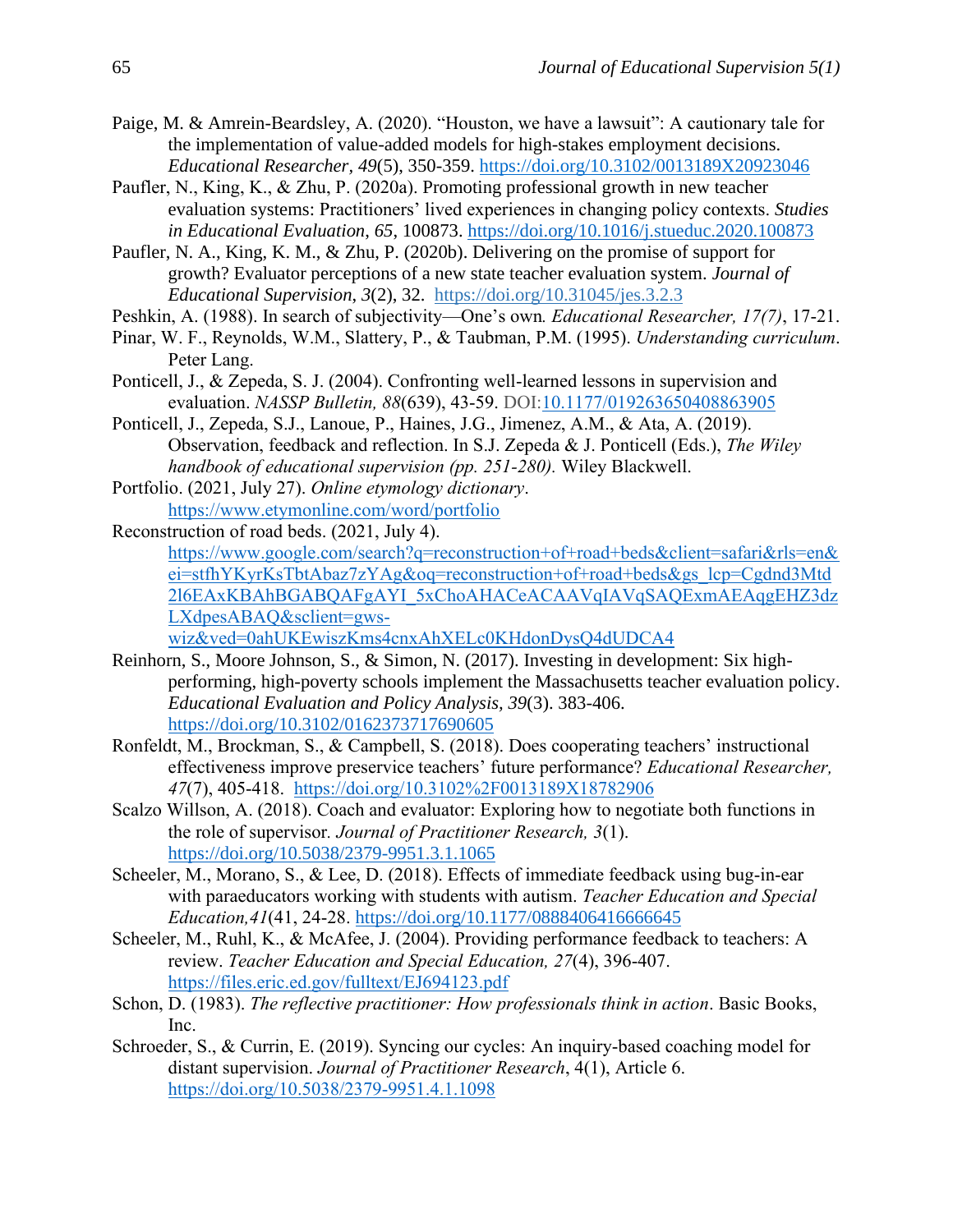- Scriven, M. (1967). The methodology of evaluation. In R. Stake (Ed.), *Perspectives of curriculum evaluation: An AERA monograph series on curriculum evaluation. No. 1*. Rand McNally.
- Scriven, M. (1991a). Beyond formative and summative evaluation (pp. 19-64). In M. W. McLaughlin & D.C. Phillips (Eds.), *Evaluation and education: At quarter century*, *ninetieth yearbook of the National Society for the Study of Education*. The University of Chicago Press.
- Scriven, M. (1991b). *Evaluation thesaurus* (4<sup>th</sup> ed.). Sage Publications.
- Scriven, M. (1994). Duties of a teacher. *Journal of Personnel Evaluation in Education, 8*(2), 151-184.
- Scriven, M. (1996). Truth and objectivity in evaluation. *Evaluation for the 21st century: A handbook* (pp. 477-500). Sage.
- Sergiovanni, T. (1992). Why we should seek substitutes for leadership. *Educational Leadership, 49*(5), 41-45.
- Starratt, R. (1992). After supervision*. Journal of Curriculum and Supervision, 8*(1), 77-86.
- Starratt, R. (1997). Should supervision be abolished? Yes. In J. Glanz & R. Neville (Eds.), *Educational supervision: Perspectives, issues, and controversies* (pp. 4-12). Christopher-Gordon Publishers.
- Starrett, T. M. (2015). Principal perceptions of walkthrough effectiveness. *School Leadership Review, 10*(1), 44-51.<https://scholarworks.sfasu.edu/slr/vol10/iss1/6>
- Stufflebeam, D. (2013). My tribute to a trail blazer: Evaluation iconoclast—Professor Michael Scriven. *The future of evaluation in society: A tribute to Michael Scriven* (pp. 73-91). Information Age Publishing, Inc.
- Sullivan, S. (2016). High-stakes accountability and the demise of formative supervision of instruction: The case of New York City. In J. Glanz & S. J. Zepeda (Eds.), *Supervision: New perspectives in theory and practice* (pp. 145-162). Rowman & Littlefield.
- Sullivan, S. & Glanz, J. (2000). Alternative approaches to supervision: Cases from the field. *Journal of Curriculum & Supervision 15*(3), 212-235.
- Swales, J. (2016). Reflections on the concept of discourse community. *Concepts and Frameworks in English for Specific Purposes, 69*, 7-19.<https://doi.org/10.4000/asp.4774>
- Tang, S., & Chow, A. (2007). Communicating feedback in teaching practice supervision in a learning-oriented field experience assessment framework. *Teaching and Teacher Education, 23*, 1066-1085.<https://doi.org/10.1016/j.tate.2006.07.013>
- Tanguay, C. (2020). High-stakes assessment in elementary education teacher preparation: Educators' perceptions and actions resulting in curriculum change. *Education Policy Analysis Archives, 28*(53), 1-36.<https://doi.org/10.14507/epaa.28.4840>
- Tenam-Zemach, M., & Flynn, J. (2015). *Rubric nation: Critical inquiries on the impact of rubrics in education*. Information Age Publishing, Inc.
- Tuytens, M., & Devos, G. (2017). The role of feedback from the school leader during teacher evaluation for teacher and school improvement. *Teaches and Teaching: Theory and Practice, 23*(1), 6-24.<https://doi.org/10.1080/13540602.2016.1203770>
- Uniform Guidelines on Employee Selection Procedures. (1978, 2014). <http://www.uniformguidelines.com/uniformguidelines.html>
- Willis, E., & Davies, M. (2002). Promise and practice of professional portfolios. *Action in Teacher Education, 23*(4), 18-27. <https://doi.org/10.1080/01626620.2002.10463084>